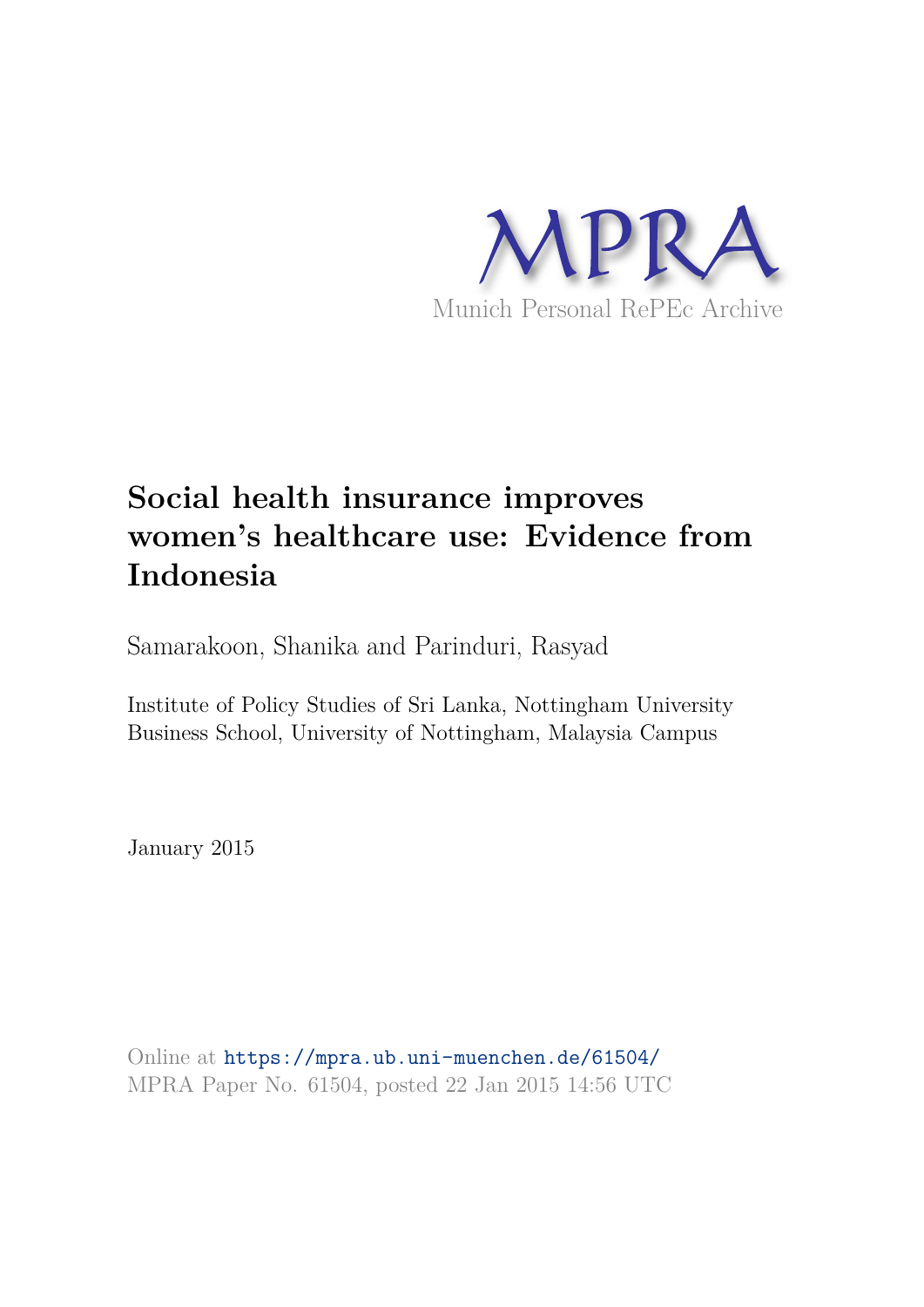## **Social health insurance improves women's healthcare use: Evidence from Indonesia**

Shanika Samarakoon\* and Rasyad A. Parinduri\*\*

#### Abstract

To improve the poor's access to healthcare services, the Indonesian government introduced *Askeskin*, a subsidized social health insurance for the poor. We examine the effects of this social health insurance on women's use of healthcare—maternal, preventive, and curative healthcare services. Using propensity- score- and difference-indifferences matching strategies, we find the insurance increases the use of public facilities for maternal healthcare, discourages the use of midwives' services, and increases the use of contraception; it does not seem to increase the use of preventive and curative care, however.

Keywords: Social health Insurance; maternal healthcare; women's preventive and curative healthcare; Indonesia; South East Asia

\*Corresponding author. Institute of Policy Studies of Sri Lanka (IPS), 100/20 Independence Avenue, Colombo 7, Sri Lanka. \*\*Nottingham University Business School, University of Nottingham, Malaysia Campus, Jalan Broga, 43500, Semenyih, Selangor, Malaysia.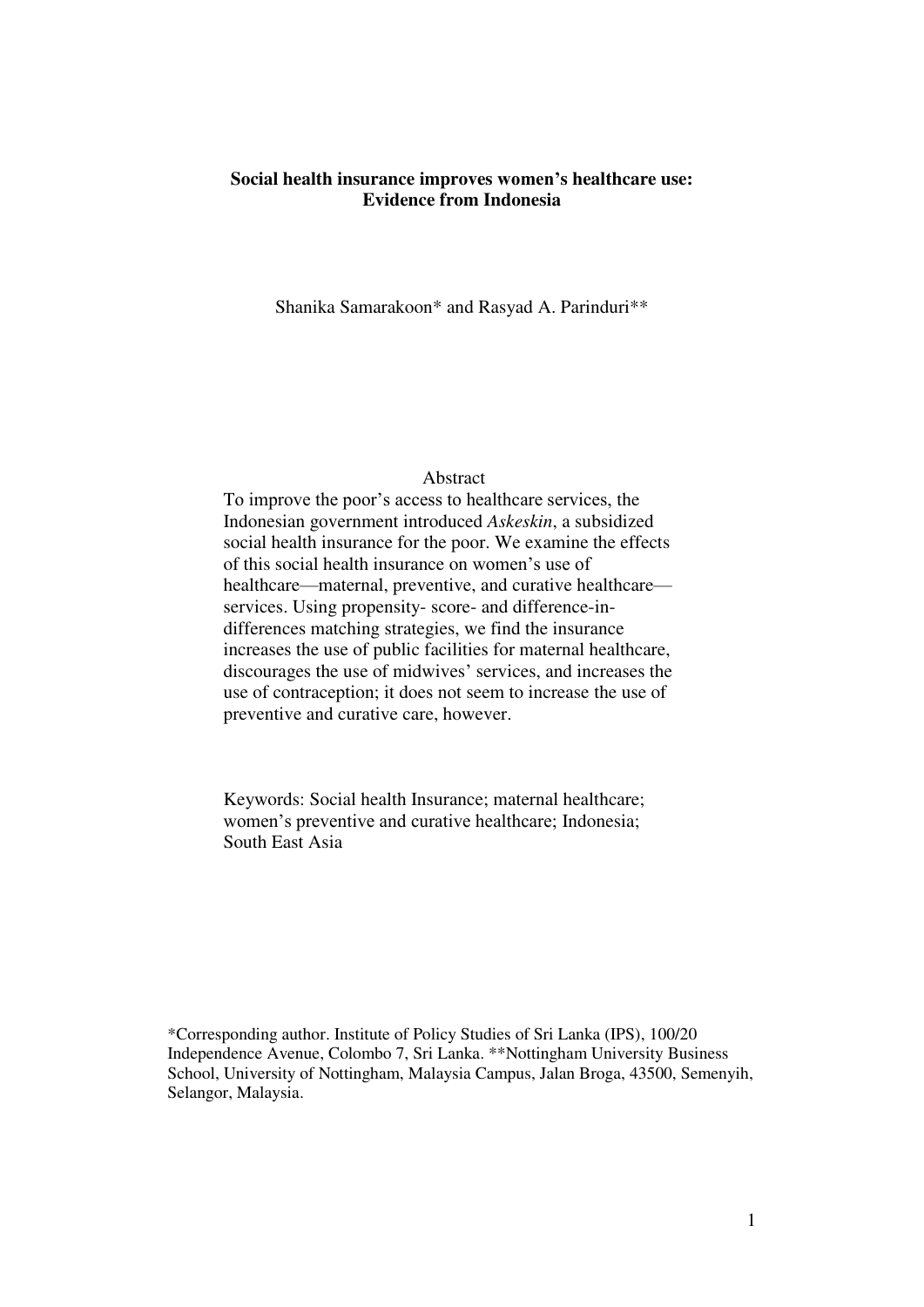## **Introduction**

Poor health may keep the poor trapped in poverty. More than one billion of the world's poor cannot afford healthcare services; each year, catastrophic health payments (direct outlays of cash) force 100 million people into poverty (WHO, 2010). In Kenya and South Africa, for example, out-of-pocket health payments drive 100 and 290 thousand households, respectively, below the poverty line each year (ILO, 2008a). In Indonesia, the country we study in this paper, out-of pocket-payments of one in two people in the poorest quintile are catastrophic (Sparrow et al., 2012).

Poor health may lead to poverty because poor households cannot smooth their consumption when they face adverse income shocks (Baland and Robinson, 2000; Jacoby and Skoufias, 1997; Jensen 2000). To pay for healthcare services, the poor may have to sell their household assets, or pull their children out of school and send them to work; the poor may also have to stop working to support ailing household members. Moreover, healthcare services are expensive, which prevents many of the poor from using them and, in turn, prolongs their ill-health. In Indonesia, for example, because many people cannot afford healthcare services, out-of-pocket health payments are less than two percent of total household spending on average (Sparrow et al., 2012).

These expensive healthcare services hit women in developing countries hard. For example, women have higher risks of malnutrition, exposure to chronic diseases, and mortality rates during health emergencies because they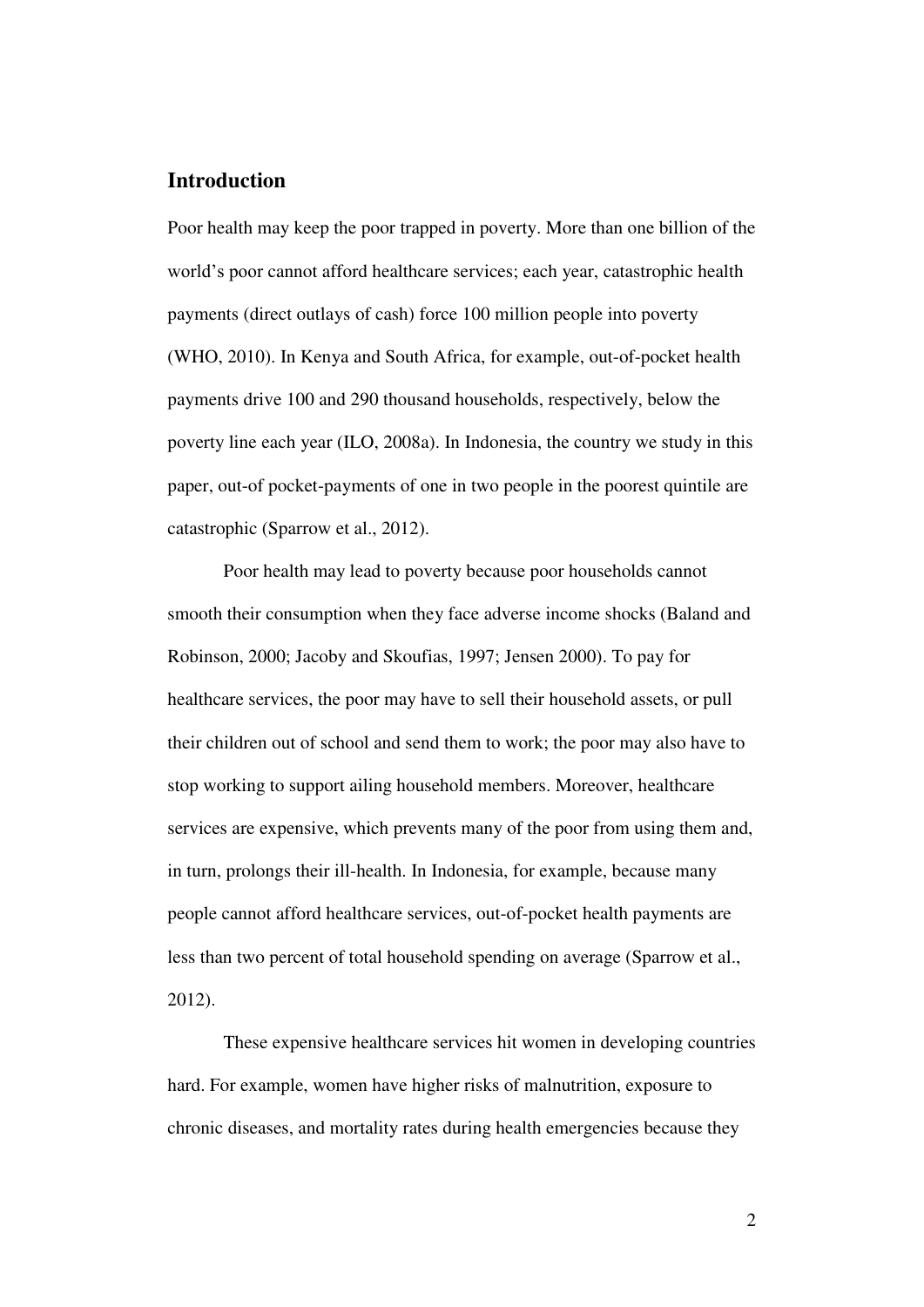lack, among others, education and access to resources such as land and savings (United Nations, 2009), which are worsened by gender attitudes that relegate women to second-class status. (In most patriarchal societies, men control household resources and expenditure.) Women in developing countries may not have a say on their own health matters: In Burkina Faso and Nepal, for example, 75 and 51 percent women, respectively, say that their husbands alone decide their health needs (United Nations, 2009).

Women's reproductive health, in particular, is vulnerable to high healthcare costs. Medicines, contraceptives, transportation costs, and user fees for advanced procedures can so expensive so that it may push some women and their households into poverty (UN, 2009). Moreover, men (who make most of household decisions) may be reluctant to use household resources on women's healthcare needs, which causes women to underuse healthcare services. In Indonesia, for example, 53 percent of women give birth at home and only one in ten give birth at public hospitals or health centers (IDHS, 2007), which leads to high mortality rates (because these women receive inadequate treatment and care). Indonesia's maternal mortality ratio in 2010 was 210 deaths per 100,000 live births—higher than the figures in its Southeast Asian neighboring countries (World Bank, 2015).

To improve the poor's access to healthcare services, the government of Indonesia introduced *Askeskin*, a subsidized social health insurance for Indonesia's informal sector in 2005 (ILO, 2008b), which covered about 76.4 million people in 2007. *Askeskin* covered outpatient care at public hospitals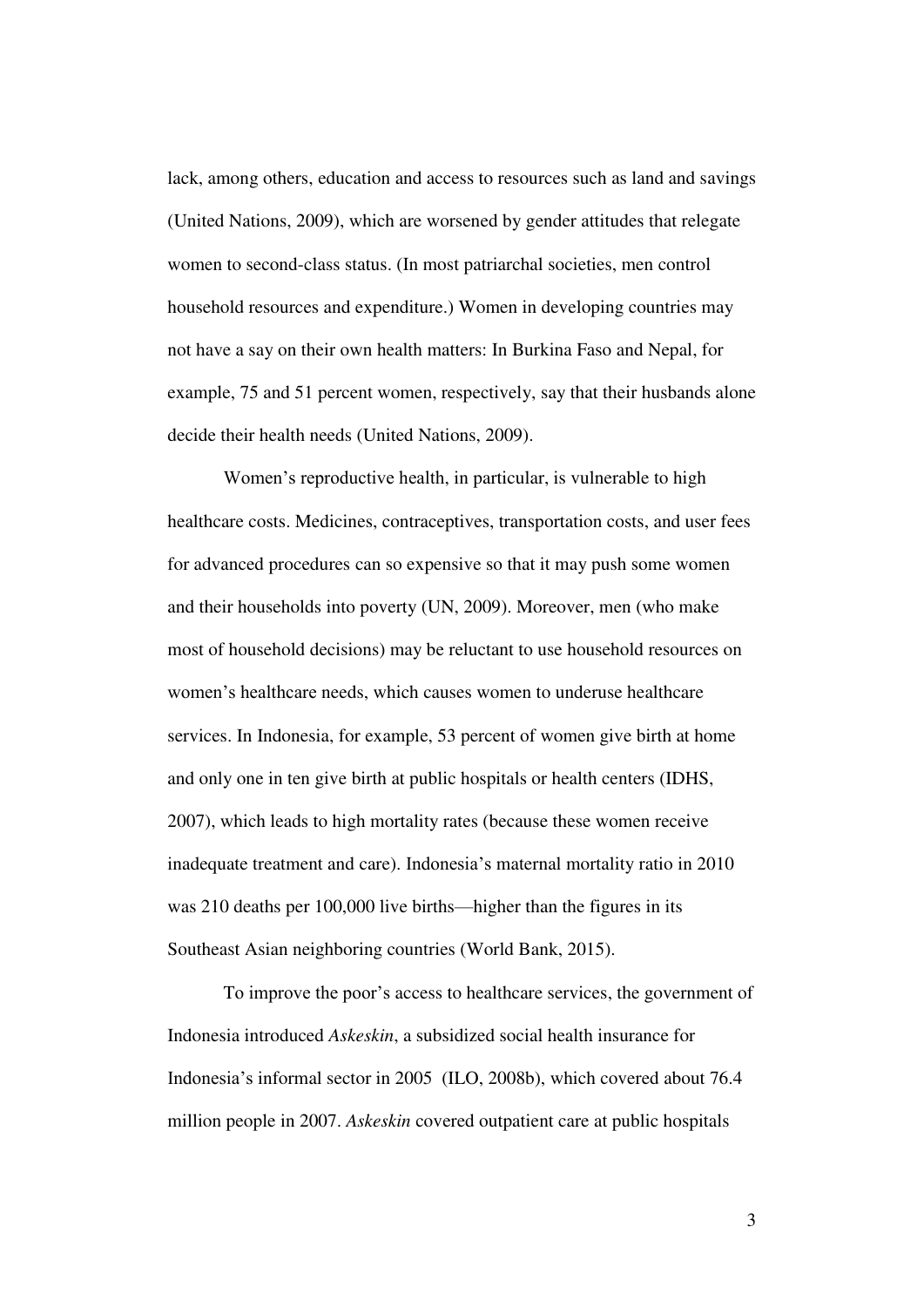and health centers, which include women's healthcare services such as obstetric services, immunizations, and contraceptive treatments; it also had mobile health services and special services for remote areas.

In this paper, we examine the effects of *Askeskin* on how women use maternal, preventive, and curative healthcare services. We use propensity score matching and generalized difference-in-differences matching strategies to control for unobserved time-invariant determinants of healthcare use. We find that *Askeskin* induces women to have birth deliveries and antenatal checkups at public facilities, discourages them from getting help from midwives, and makes them more likely to use contraceptives. We also find some evidence that *Askeskin* increases, not decreases, delivery care expenditure, particularly the expenditure of women in rural areas. We do not find evidence that *Askeskin* increases women's preventive and curative healthcare use, however.

We contribute to the literature in three ways. One, we provide some evidence of the effects of a social health insurance on maternal and women's preventive and curative care use, which complements papers in the literature that examine the effects of social health insurance on general healthcare use.<sup>1</sup>

 $\overline{a}$ 

 $<sup>1</sup>$  Some of the papers that examine the effects of social health insurance are in the US,</sup> China, Vietnam, Colombia, West Africa, and Thailand (Baicker et al. (2013); Wagstaff et al., (2009); Wagstaff (2010); Miller et al., (2013); Smith and Sulzbach (2008); and Liabsuetrakul and Oumudee (2011). We are not aware of papers that examine the effects *Askeskin* on maternal and women's preventive and curative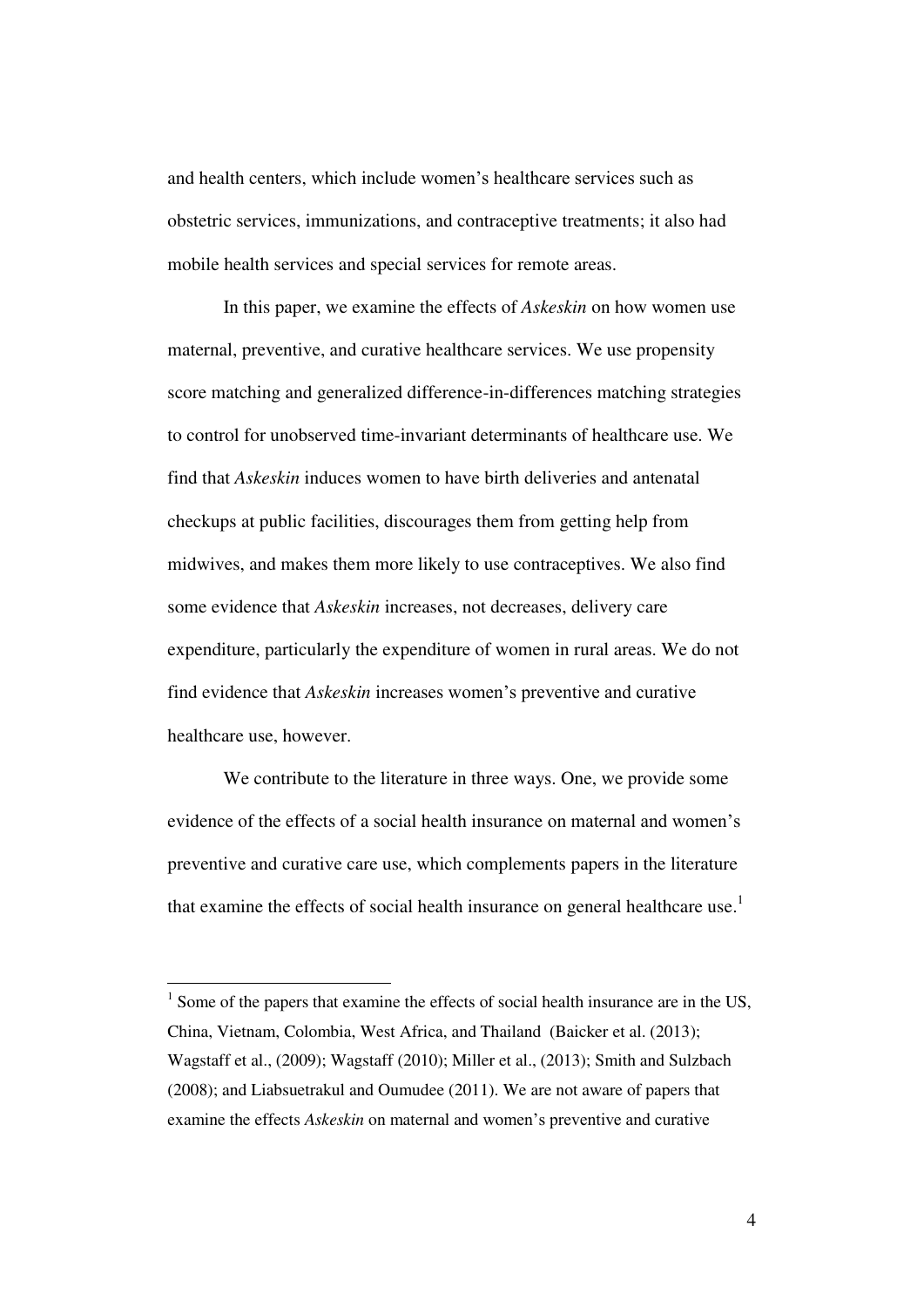Two, we analyze Indonesia, a middle-income country, whose social and cultural environments differ from those of other developing countries and the effects of social health insurance on women's healthcare use may, therefore, also differ. Three, unlike some papers in the literature, we control for supply side characteristics of maternal healthcare services in our estimations, which we hope makes our estimates of the effects of the social health insurance more likely to be unbiased.

The paper proceeds as follows. The next section describes the social health insurance and healthcare service providers in Indonesia. Then we describe the empirical strategy and data, and discuss the results and extensions. The last section concludes.

## **Social health insurance in Indonesia**

 $\overline{a}$ 

Few Indonesians had social health insurance in the early 2000s—only one in ten before 2005 (ILO, 2008b). At the time, Indonesia had two health insurance schemes for the formal sector—*Askes* (health insurance for civil servants) and *Jamsostek* (health insurance for private sector employees)—but, health insurance for the informal sector was limited (ILO, 2008b).

healthcare use. Sparrow et al. (2012) examines the effects of *Askeskin*, but on general healthcare use only.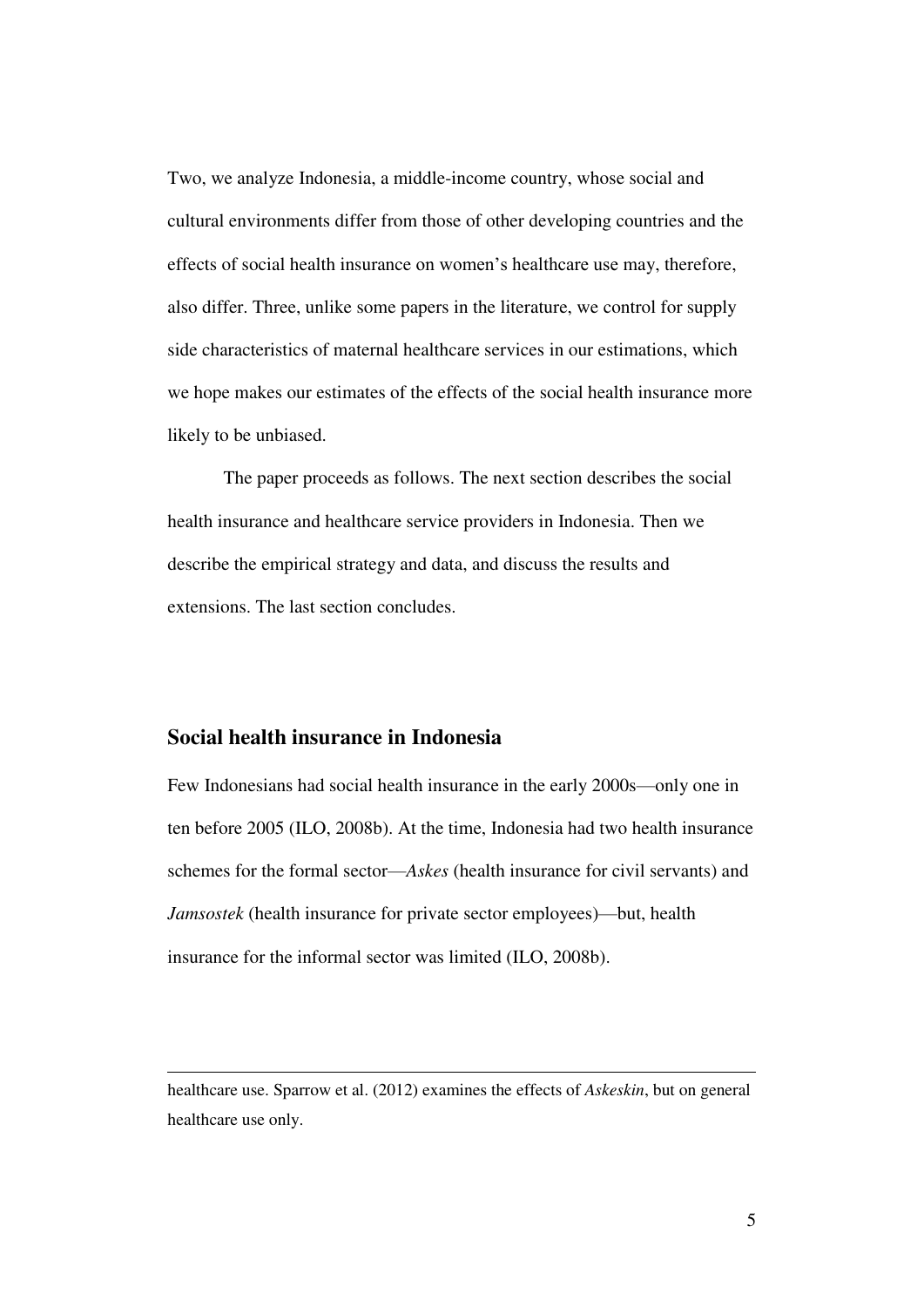## *Kartu Sehat*

 $\overline{a}$ 

The 1997 financial crisis shrank Indonesia's economy by fifteen percent in 1998 and increased poverty rates by eight percent (Somanathan, 2008). It also reduced household's utilization of healthcare services and healthcare expenditure: Outpatient utilization rates dropped from 0.193 visits per month in 1997 to 0.142 in 1998. Lacks of funds and drugs also lowered the quality of public healthcare, disrupted services, and lowered utilization rates (Frankenberg et al., 1999; Sparrow et al., 2008).

To improve social protection for the poor, as part of social safety net programs, the Indonesian government introduced *Kartu Sehat* in 1998, financed by the government and the Asian Development Bank (Pradhan et al.,  $2007$ ).<sup>2</sup> The most vulnerable households in each community were identified based on a set of poverty indicators developed by the national family planning board (BKKBN). Each eligible household was then issued a health card by village- and municipality-level committees. The card entitled the owner and his or her family members to a full fee waiver at public healthcare providers (private sector providers were not included in the program). Health facilities that offered free healthcare services received funds from the government to compensate their expenses (Pradhan et al., 2007; Somanathan, 2008; Johar, 2009).

<sup>&</sup>lt;sup>2</sup> *Kartu Sehat* literally means Health Card. It existed before the 1997 crisis, but its coverage and use were negligible.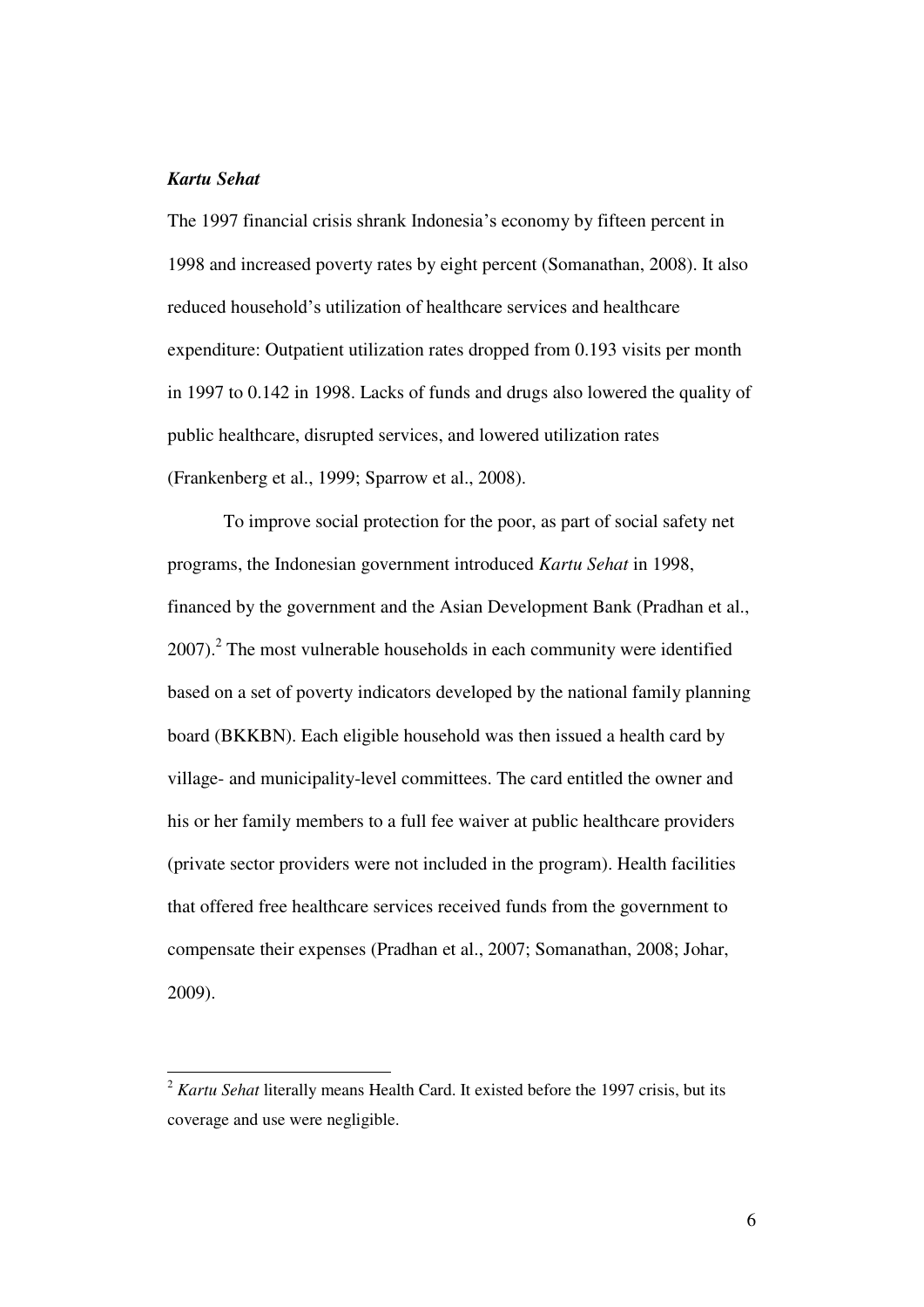The program had several problems. One, the allocated budget for compensation depended on the number of health cards that were distributed by regional governments, not the actual use of the health card, which caused an arbitrary relationship between *Kartu Sehat* use and service providers' compensation (Pradhan et al., 2007). Two, the program was decentralized in which district administrators, village officials, and public health providers distributed the health cards. Targeting, therefore, relied on local knowledge where community members and local health officials defined eligibility criteria according to their own judgment, which caused an uneven distribution of funds across communities (Pradhan et al., 2007; Sparrow, 2008). Three, the criteria used by BKKBN to measure household income might not appropriately capture the effects of the economic crisis on the poor (Sparrow, 2008).

## *Askeskin*

 $\overline{a}$ 

The government discontinued *Kartu Sehat* in 2004 and replaced it with *Askeskin* in 2005, a social health insurance scheme for workers in the informal sector who had no access to formal insurance.<sup>3</sup> The government targeted  $36.1$ million people in the first phase of its implementation from January to May 2005; in the second phase from June to December 2005, the government increased the target to 60 million. By mid-2007, the program covered about

<sup>3</sup> *Askeskin* stands for *Asuransi Kesehatan untuk Masyarakat Miskin*, which means Health Insurance for the Poor.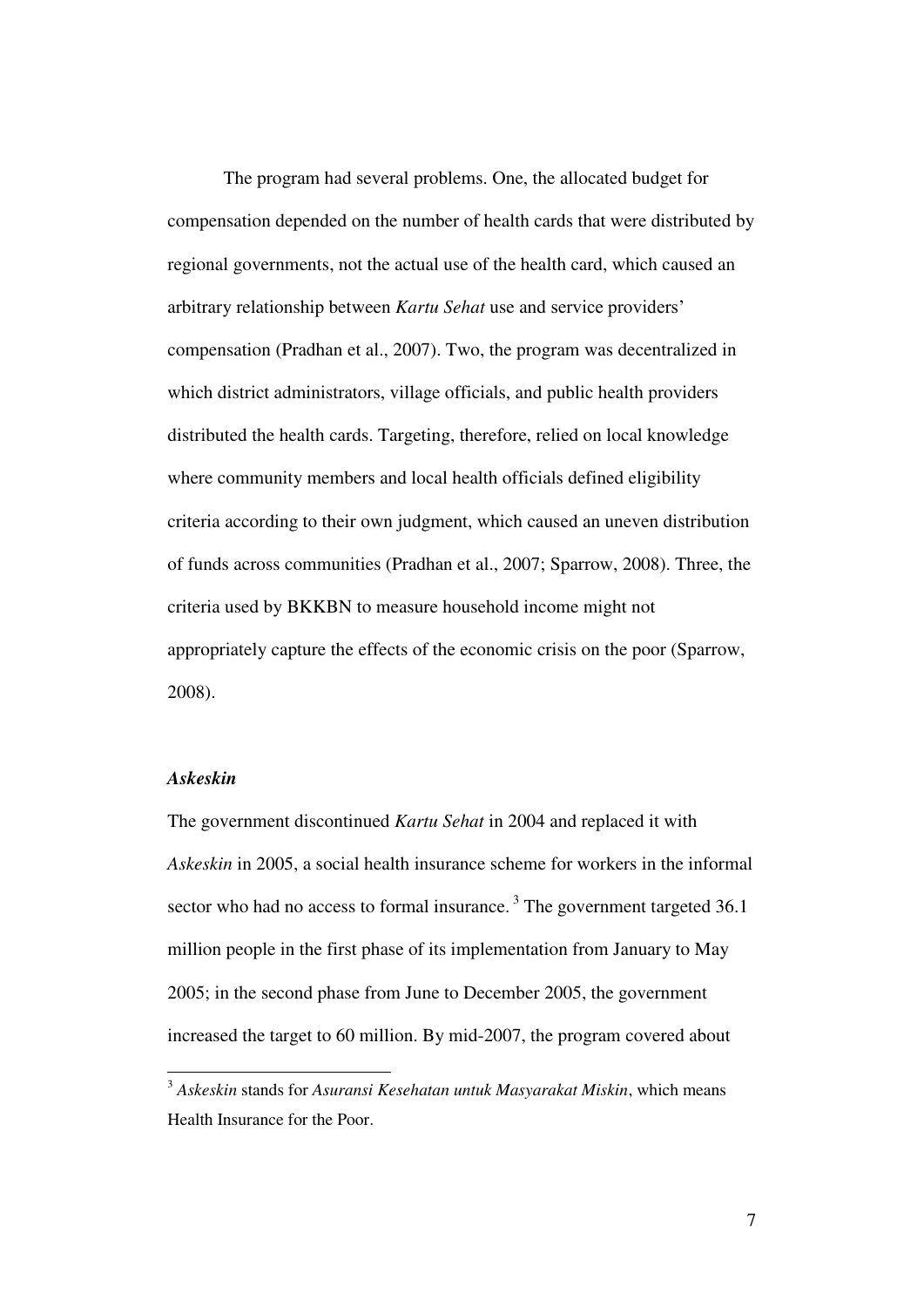76.4 million people. *Askeskin* covered free outpatient primary care in local health centers and sub-centers and free treatment at third class public hospitals. It included women's healthcare services such as an obstetric package, immunization program, mobile health services, special services for remote areas, and medicines. Only a third of the private healthcare providers accepted *Askeskin* insurance, however (ILO, 2008b; Sparrow et al., 2012). The government fully subsidized *Askeskin* premiums: Monthly premiums per member were set at Rp 5000 (about US\$ 0.55 in 2005 dollars) and the allocated annual budget for 2005 was about Rp 3.9 trillion (about US\$ 40 million). *Askeskin* was managed by Askes, a state-owned health insurance provider. Askes distributed health cards to *Askeskin* recipients and the government paid the premiums on behalf of insurance recipients. Askes then reimbursed hospitals and health centers for services they provided to card holders. Therefore, unlike *Kartu Sehat*, *Askeskin* was directly linked to utilization.

*Askeskin* also had several problems. One, although *Askeskin* offered individual coverage, the targeting was done at household level (if a household was selected as a recipient, each member of the household received a card). Two, travel distance and costs in Indonesia remain barriers to healthcare utilization, which caused some members of recipient households to refuse it (Arifanto et al., 2005).<sup>4</sup> Three, many people believed that *Askeskin* covered

 $\overline{a}$ 

<sup>&</sup>lt;sup>4</sup> Recipients also had to pay the costs of printing their photographs on the health cards, which discouraged some people from accepting *Askeskin*.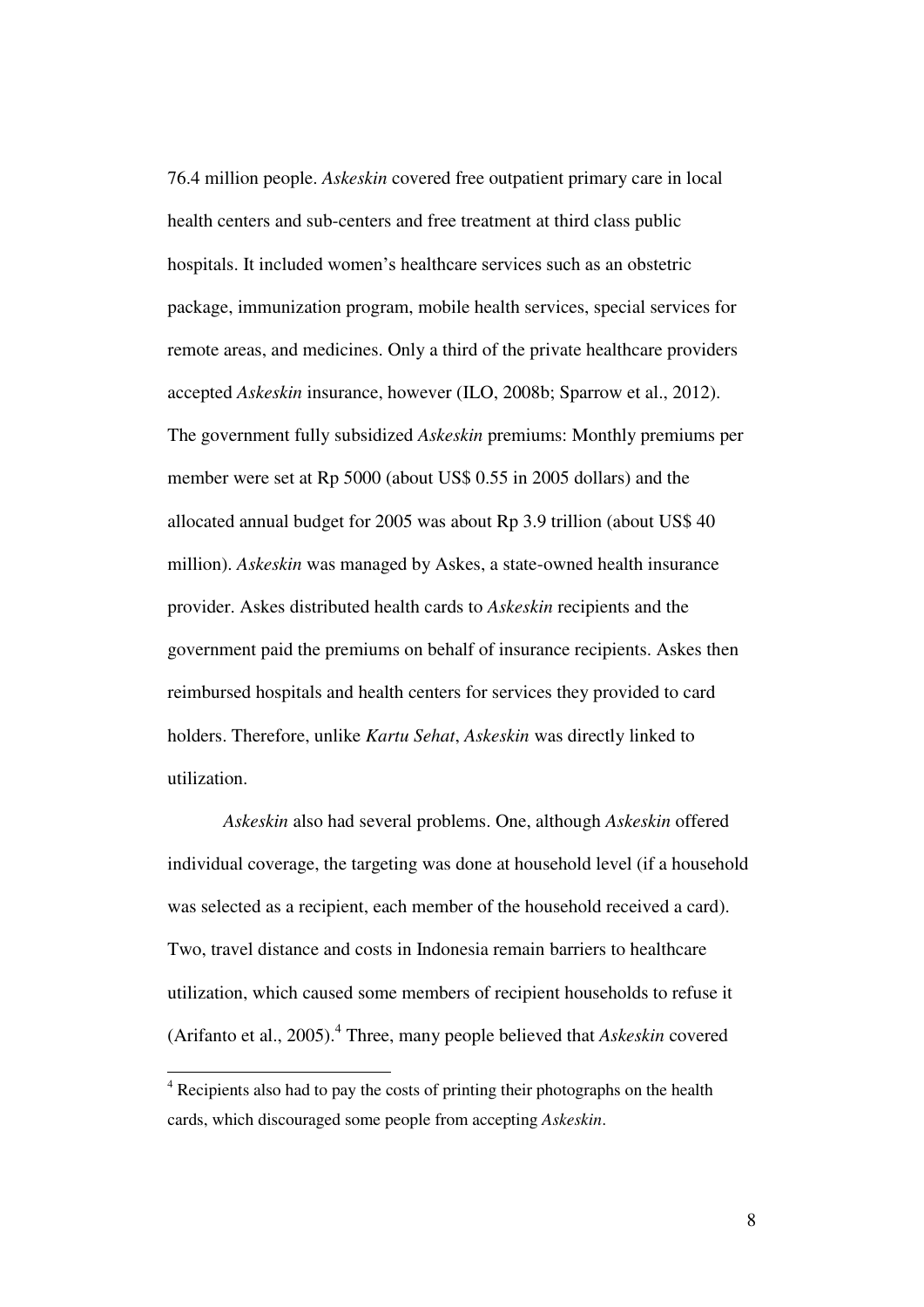low quality healthcare services; some did not even believe they would receive healthcare services for free (ILO, 2008b). Four, *Askeskin* had uneven distribution across regions in Indonesia like that of *Kartu Sehat* (ILO, 2008b). Five, delays in *Askeskin* coverage complicated its implementation because the government initially allowed *Askeskin* recipients to use the previously introduced *Kartu Sehat* to claim *Askeskin* benefits (Arifianto et al, 2005; Ministry of Health,  $2005$ .<sup>5</sup>

## **Empirical strategy and data**

#### **Empirical strategy**

 $\overline{a}$ 

We use matching strategies to examine the effects of *Askeskin* on women's healthcare use. We want to compare the use of healthcare services of *Askeskin* recipients and their use had they not been recipients, but because the allocation of *Askeskin* was not random, a comparison of women with and without *Askeskin* would provide biased estimates. Therefore, we match *Askeskin* recipients with non-recipients using the government's eligibility criteria for *Askeskin* recipients. Then, we compare recipients' with non-recipients' utilization rates to get an unbiased estimate of the effects of *Askeskin*.

<sup>&</sup>lt;sup>5</sup> The government also initially allowed the use of *surat miskin*, a letter written by a village head that states that somebody is poor, to claim *Askeskin* benefits.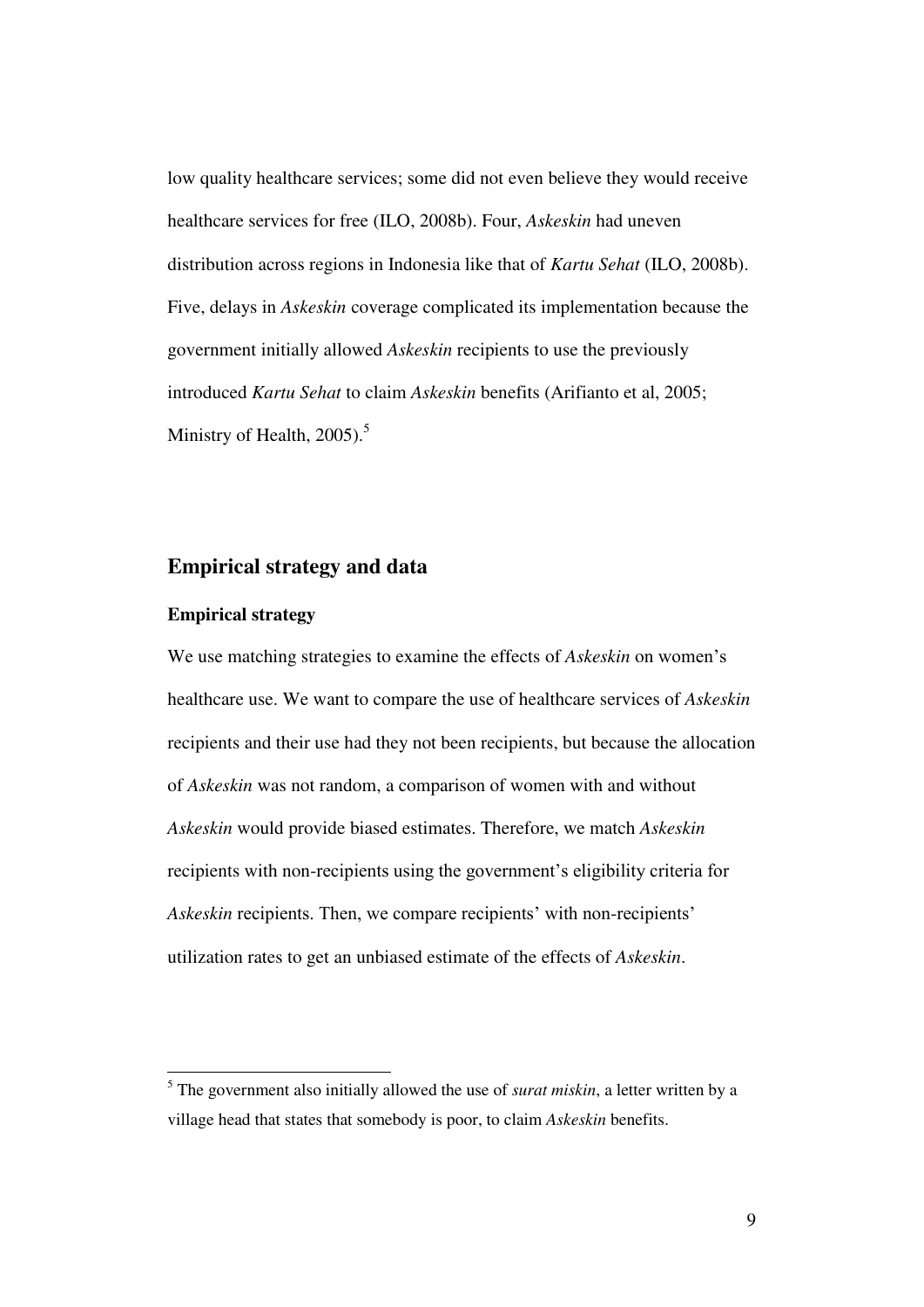We do the matching as follows.<sup>6</sup> Using a probit model, we estimate each individual's propensity score, the probability of being an *Askeskin* recipient as a function of his or her observed characteristics  $X$ , i.e.,  $P(X) =$  $Pr(D = 1|X)$  where *D* equals one if an individual is an *Askeskin* recipient and zero otherwise. (The observed characteristics include the criteria used by the government to select *Askeskin* recipients.) To ensure high quality matches, we use observations in the common support only (Heckman, Ichimura, and Todd, 1977)—we drop *Askeskin* recipients whose propensity scores are higher than the maximum or less than the minimum of the propensity scores of nonrecipients. Then, we match each *Askeskin* recipient with non-recipients whose observed characteristics are similar using the propensity scores (Rosenbaum and Rubin,  $1983$ ).<sup>7</sup> To make sure that the matched samples are comparable, we use a specification in which observed characteristics between the recipients and non-recipients are balanced. Finally, we compare utilization rates of *Askeskin* recipients and non-recipients to get the estimates of the effects of *Askeskin* on women's healthcare use,  $\hat{\alpha}$ , as follows:

$$
\hat{\alpha} = \frac{1}{N_T} \left[ \sum_{i \in T} Y_i^T - \sum_{j \in C} \omega(i, j) Y_j^C \right] \tag{1}
$$

where set *T* includes *Askeskin* recipients, set *C* includes non-recipients,  $N_T$  is the number of *Askeskin* recipients,  $Y_i^T$  and  $Y_j^C$  are recipients' and nonrecipients' outcomes, respectively, and  $\omega(i, j)$  is the weight we use to

 $\overline{a}$ 

<sup>&</sup>lt;sup>6</sup> We use PSMATCH2 in Stata to do the matching.

 $7$  Rosenbaum and Rubin (1983) show that, under some assumptions, matching on *P(X)* is as good as matching on *X*.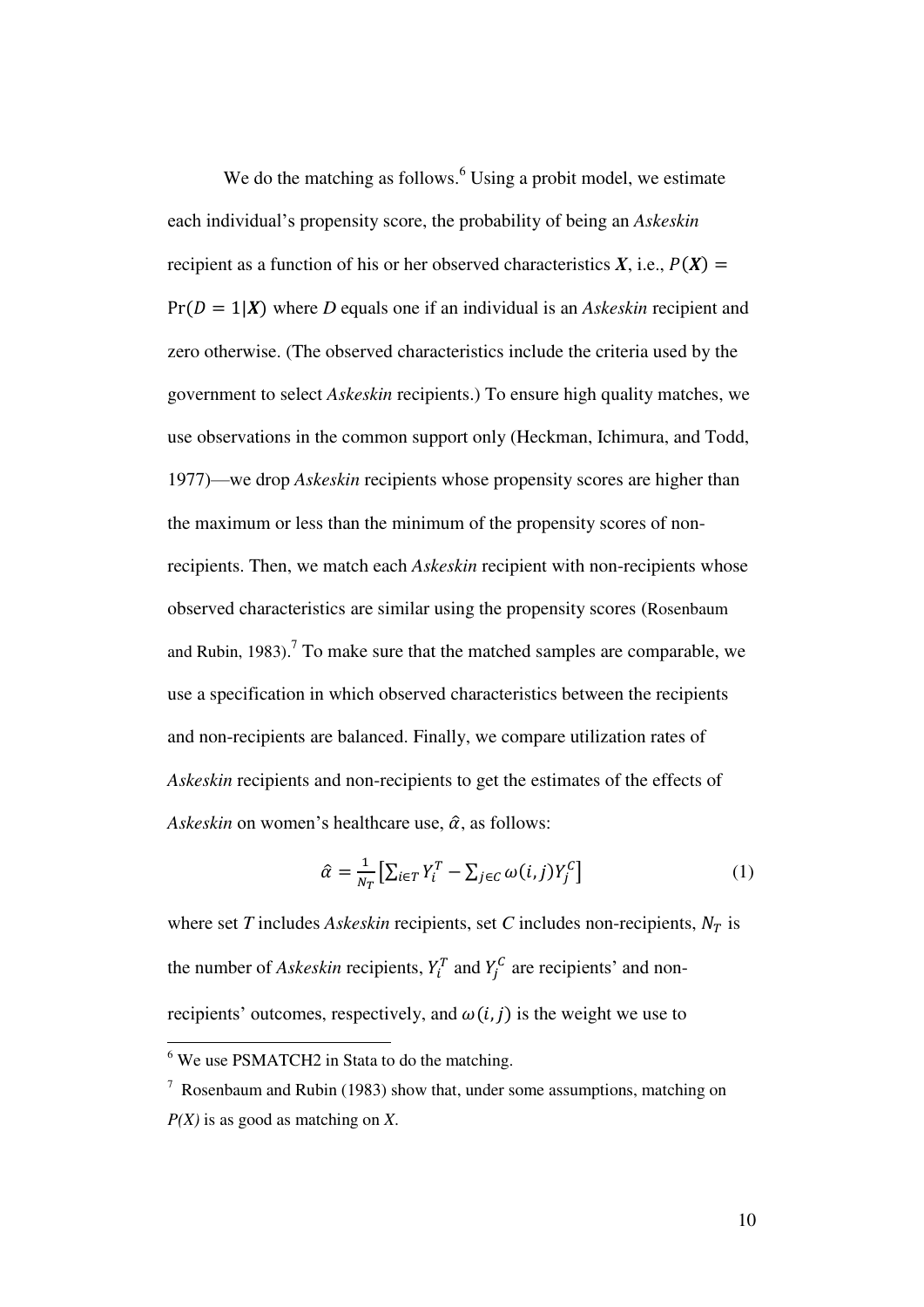calculate the average of non-recipients' outcomes, which is a function of the propensity scores.<sup>8</sup>

Because unobserved latent health status and individual healthpreferences may also affect whether an individual an *Askeskin* recipient and her healthcare use, which may make the estimates in equation (1) biased, we also use difference-in-differences (DD) matching estimators as follows:

$$
\widehat{\alpha^{DD}} = \frac{1}{N_T} \left[ \sum_{i \in T} (Y_{i2}^T - Y_{i1}^T) - \sum_{j \in C} \omega(i, j) \left( Y_{j2}^C - Y_{j1}^C \right) \right]
$$
(2)

where  $Y_{it}^T$  and  $Y_{it}^C$  are outcomes for *Askeskin* recipients and non-recipients, respectively, at time  $t = \{1,2\}$ . Using this empirical strategy, therefore, we control for observed- and unobserved time-invariant determinants of healthcare use.

## **Data**

 $\overline{a}$ 

We use the Indonesia Family Life Survey (IFLS), a longitudinal survey of a representative sample of the Indonesian population done by the RAND Corporation.<sup>9</sup> To ensure that we use only past characteristics as covariates, we get pre-treatment characteristics from, IFLS-3, the third wave of the survey, which was done in 2000 (i.e., before *Askeskin* was introduced). We get outcome variables from, IFLS-4, the fourth wave of the survey, which was done in 2007 (i.e., after *Askeskin* was introduced).

<sup>&</sup>lt;sup>8</sup> We use kernel matching, Epanechnikov kernel with a 0.06 bandwidth.

 $9^9$  See Strauss et al. (2009) for a description of the survey.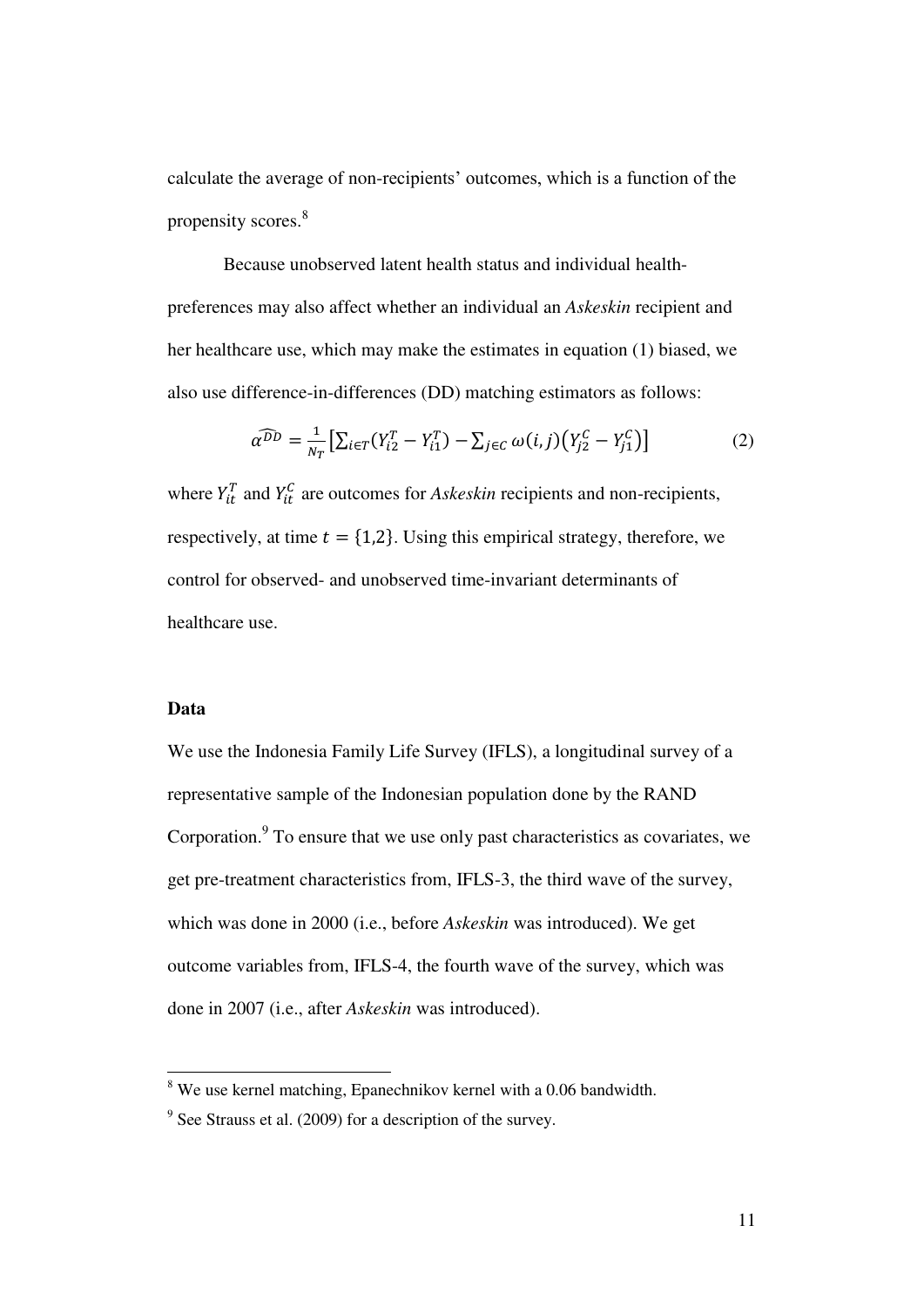To estimate the effects of *Askeskin* on maternal healthcare use, we include a sample of ever-married women between the ages of 15 and 45; for preventive and curative care, we include all adult women older than 15. For the maternal healthcare use, the sample sizes range from 1,200 to 5,000, which depend on the measure of outcomes we use. The sample sizes for preventive care are about 6,000; for curative care, they are about 3,500.

We define *Askeskin*, the treatment variable, as an indicator equals one if a woman was an *Askeskin* recipient in the year 2005 and zero otherwise. Because the eligibility criteria used by the government in later years might differ, to get good matches, we exclude women who received *Askeskin* for the first time in 2006 or later.

We use four measures of maternal healthcare utilization: place for delivery, place for antenatal check-up, contraceptive use, and delivery care expenses. For place for delivery and antenatal checkup, we use two measures: *public facility*, an indicator equals one if a woman used a public hospital or community health centre/sub health centers and zero otherwise, and *village midwife*, an indicator equals one if a woman got help from village midwife and zero otherwise.<sup>10</sup> *Contraceptive use* is an indicator equals one if a woman was using any form of contraception to prevent a pregnancy at the time of interview. *Delivery care expenses* is the logarithm of the rupiah value spent on healthcare during child delivery.

 $\overline{a}$ 

 $10$  Health centers include community health clinics (puskesmas), sub-community health clinic (posyandu), delivery hospital, and village delivery post (polindes).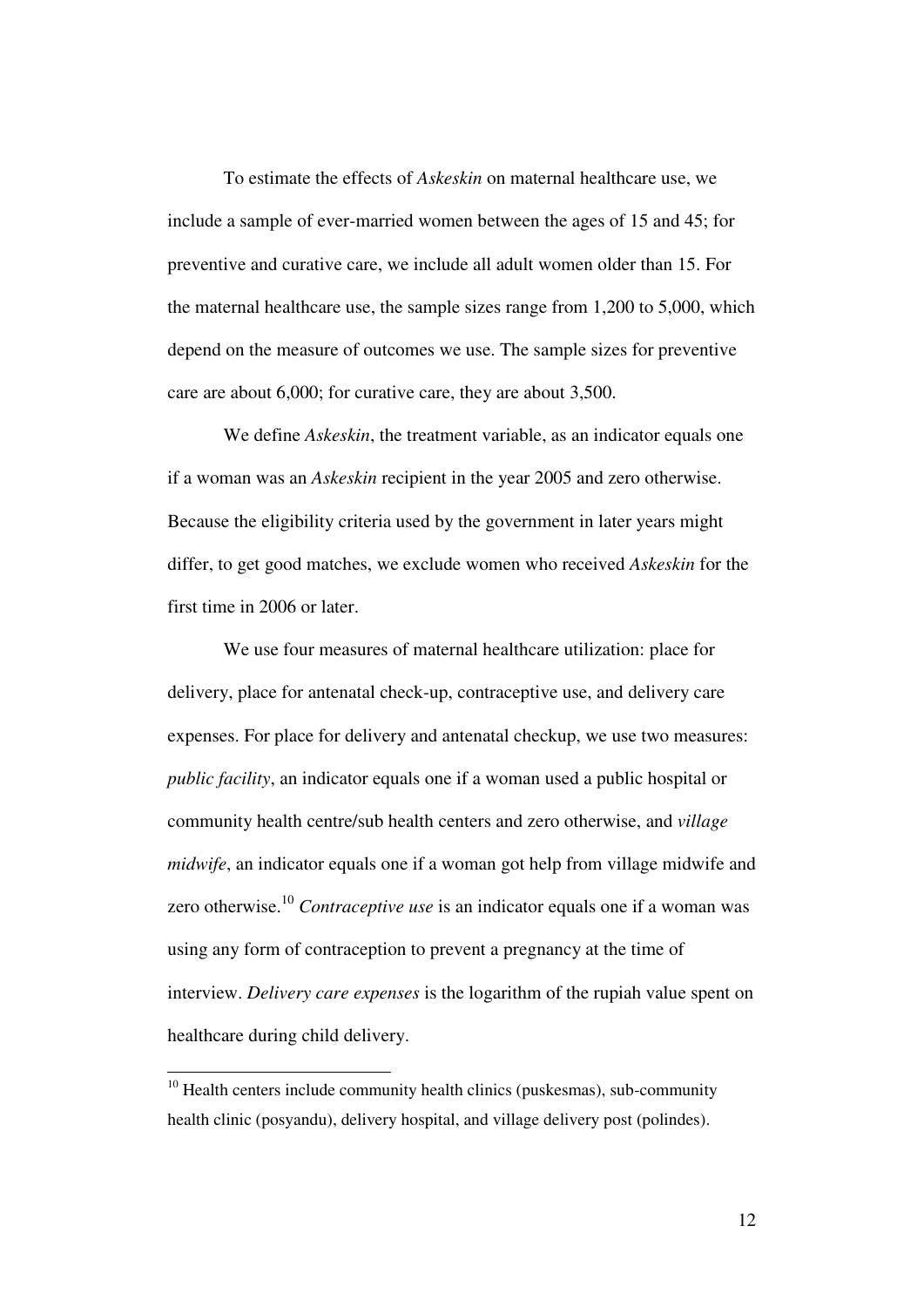We include three and five measures of preventive and curative care, respectively. Preventive care measures include whether a woman received a checkup for blood pressure, cholesterol, or blood sugar. Curative care measures include whether a woman who was previously diagnosed with hypertension, arthritis, diabetes, asthma, or cancer is currently taking medication to manage the condition. All are dummy variables.

For specifications in which we use place for delivery, place for antenatal check-up, and delivery expenditure as measures of outcome, we limit the sample to women who experienced a pregnancy during the years 2006- 2007/08. Similarly, in specifications in which we use preventive care use as measures of outcomes, we limit the sample to women who received a medical check-up during the years 2006-2007/08.

Covariates we use to match *Askeskin* recipients with non-recipients are the eligibility criteria that the village- or community-level committees used to identify *Askeskin* recipients (ILO, 2008b). They are socio-demographic characteristics of the head of the household (sex, employment status, education, and religion of household head); household composition (total number of household members, number of children than are less than five years old, and number of children more than five years old); housing characteristics (whether the house is self owned, whether a household has electricity, whether a household has piped water for drinking, availability of toilet facilities, materials house floor is made of); and asset ownership that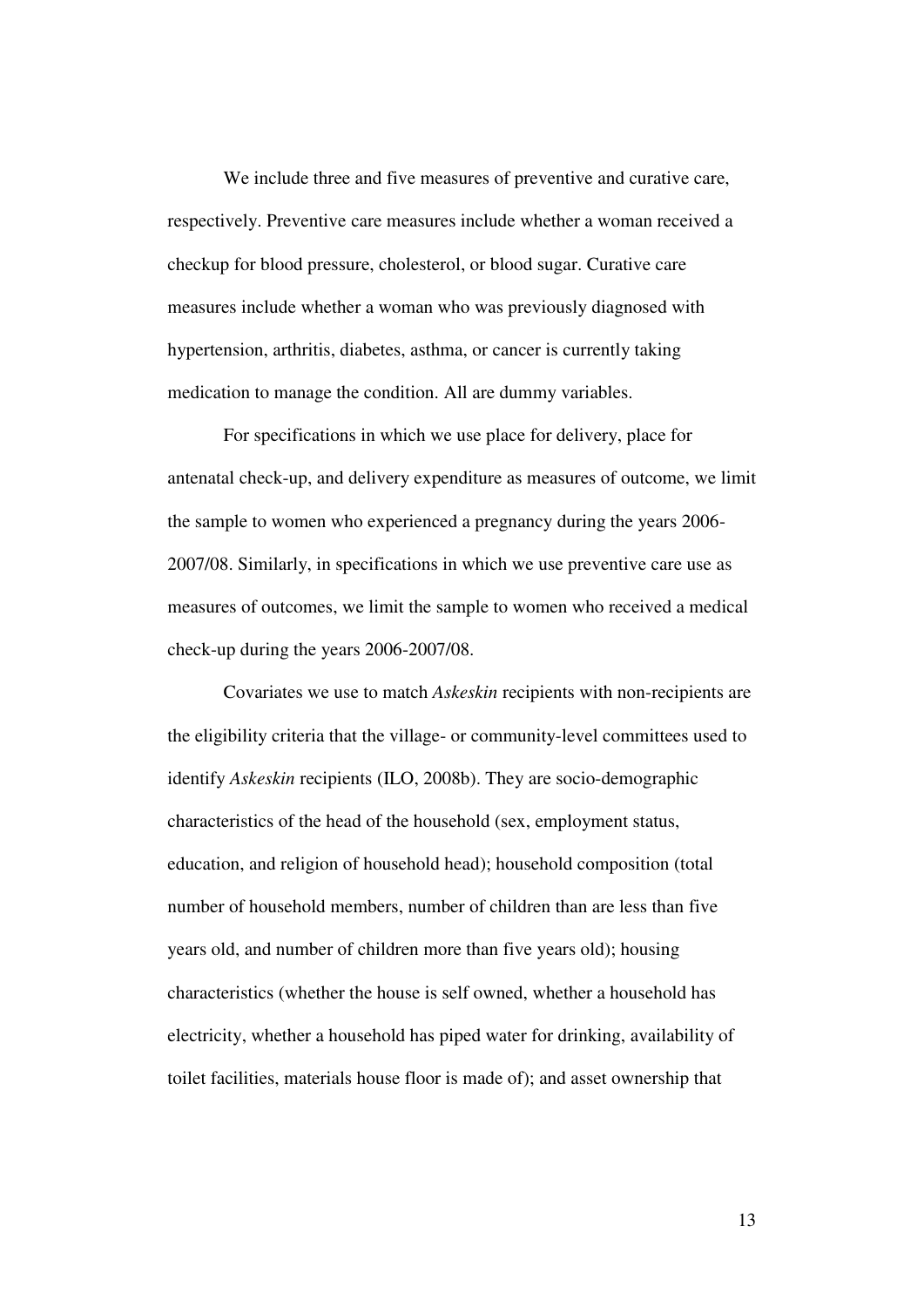indicate a household's socio economic status (ownership of a refrigerator, electric or gas stove, and television).

We also include other household characteristics to make sure that the treated- and control group are comparable. We include three indicators on whether the households ever utilized a *village poverty letter*, whether they previously owned a health card, and whether they ever received assistance in the form of food or other goods by governments or non-government organizations.<sup>11</sup> We also include variables that measure the households' familiarity with health care facilities. (This knowledge is important because it captures unobserved effects of social networks on health care demand. According to Weerdt and Dercon (2006), social networks help households and individuals locate health care providers by sharing referrals.) IFLS-3 has questions on whether household heads have any knowledge of where the nearest public and private hospitals and healthcare centers are located. Inclusion of these variables will reduce omitted variable problems associated with social networks, a factor that is hard to quantify (Johar, 2009). In specifications that measure maternal healthcare utilization, we also include community-level supply side variables that measure the availability and quality of maternal healthcare services: whether a community has a midwife, delivery posts, or monthly weighing posts; the number of family planning

 $\overline{a}$ 

 $11$  The former variable indicates a household's poverty status and increases a household's probability to receive *Askeskin*.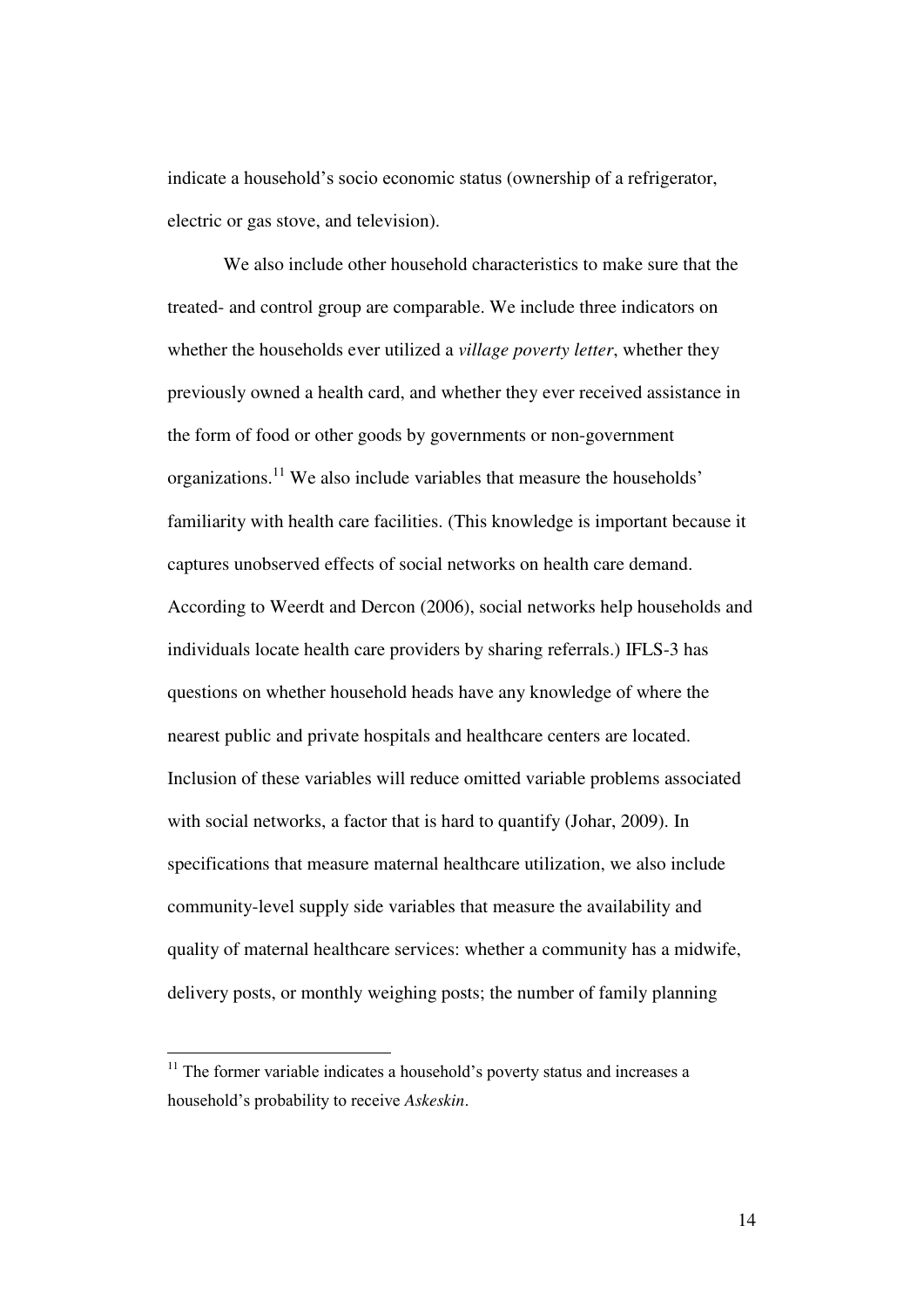posts in a community; and the number of beds in the community delivery post. We also include a set of provincial dummies to control province-specific observed- and unobserved characteristics that may affect *Askeskin* eligibility.

Table 1, which presents the summary statistics, shows Askeskin recipients are more likely to use public facilities and less likely to use midwives for both birth delivery and antenatal check-up; are more likely to use contraceptives; have lower delivery care costs; and are less likely to use services for preventive care. On curative care use, *Askeskin* recipients and non-recipients do not seem to differ much, however.

## <Insert Table 1 here>

The characteristics of *Askeskin* recipients and non-recipients seem to differ, which is unsurprising because *Askeskin* was targeted to the poor. About 58 percent of women in the treated group were headed by females compared to 53 percent in the control group; the mean number of years of education of household heads is about two years less in the treatment group; and the household head in the treated group is more likely to be Muslim. The employment statuses of the household head do not seem to differ, however.

The composition of households in the control and treated groups does not seem to differ. The average number of household members, number of children less than five years of age, and number of children older than five years of age is about six, one, and one, respectively for both groups.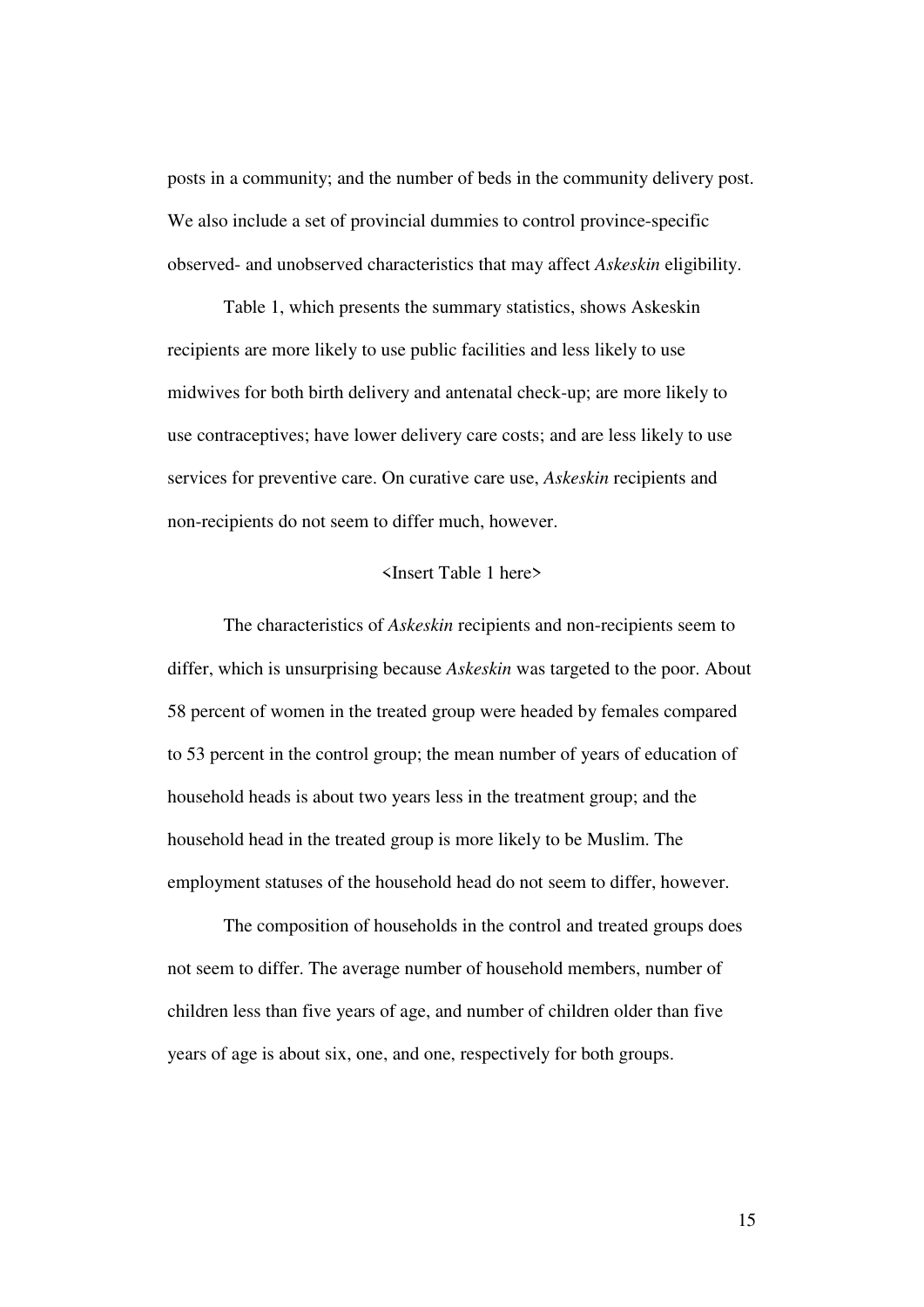*Askeskin* recipients are more likely to live in rural areas and are less likely to live in high quality housing. They are about 7, 20, 34, and 18 percentage points less likely to have electricity, piped water for drinking, own toilet facilities and tiled flooring, respectively. Similarly, they are about sixteen percentage points more likely to live in homes with dirt floors, indicating sub-standard housing.

The *Askeskin* recipients are poor as their socio-economic status and knowledge of health planning facilities show. They own fewer household appliances: They are about 19, 9 and 21 percentage points less likely to own a refrigerator, electric or gas stove, and television, respectively. *Askeskin* recipients are also more likely to have received a letter for poor and government assistance, and previously owned a health card. They are more likely to be in households whose heads do now know much about family planning services.

## **Results**

#### **Basic results**

Panel A of Table 2, which presents the estimates of the effects of *Askeskin* on the place for birth deliveries, shows *Askeskin* encourages women to use public health facilities and discourages them from seeking help from midwives. *Askeskin* increases the use of public facilities by seventeen percentage points, which equals an 85 percent increase given that the baseline rate is twenty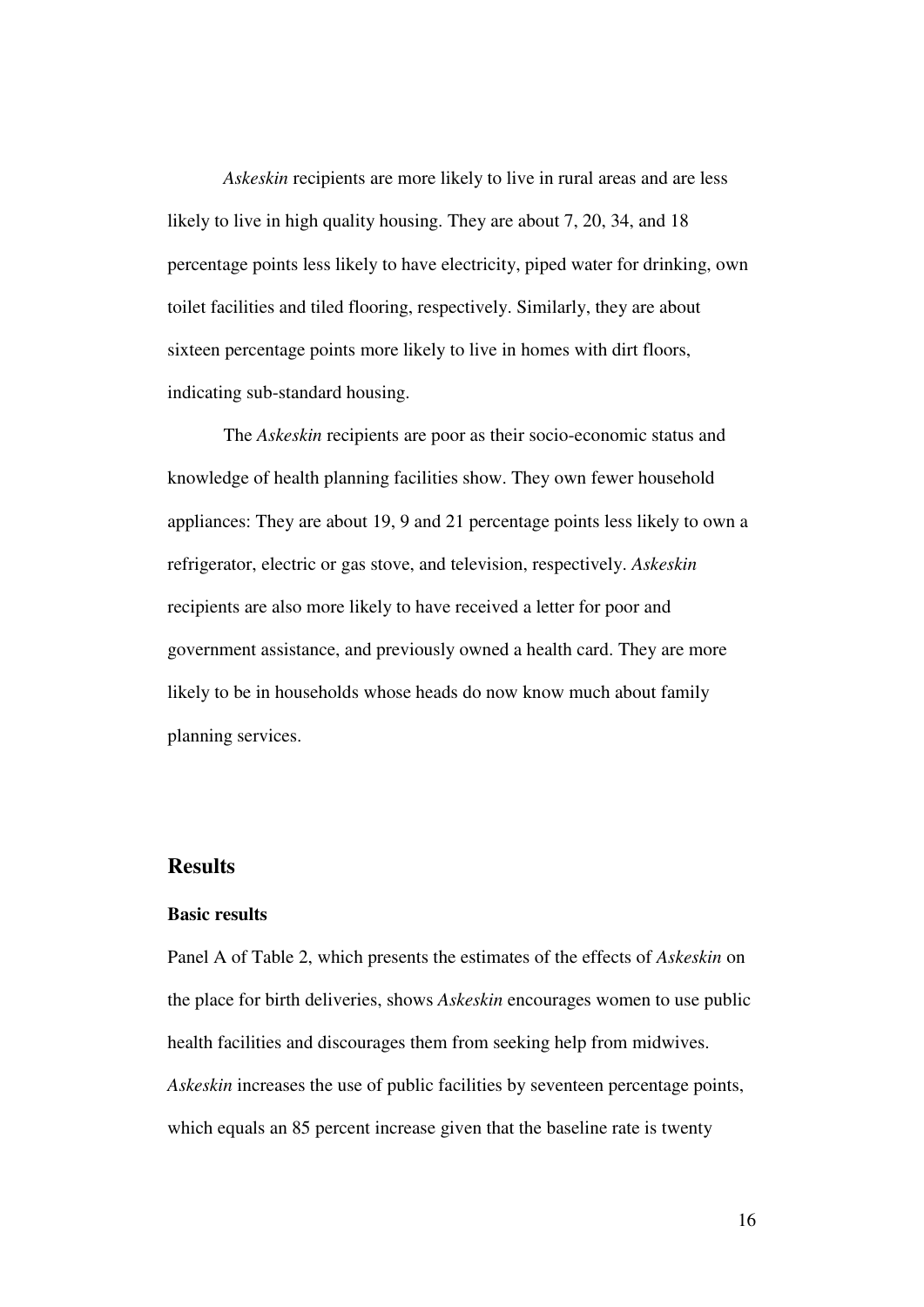percent (the matching estimate in column 1); after we control for timeinvariant unobservable characteristics using kernel DID (column 2), the estimate is similar: twenty percentage points or about 98 percent. *Askeskin* also reduces the use of midwives, by twenty percentage points or 65 percent as the matching estimate in column 1 indicates, which is similar to the estimate using DID matching in column 2: fifteen percentage points or 48 percent. These estimates are economically large; they are also statistically significant.

Panel B, which presents the results for antenatal check-up, are similar: *Askeskin* makes women more likely to use public facilities and less likely to use midwives' services. The matching estimate for public health facility in columns 1 is about 25 percentage points (89 percent); the kernel DID estimate in column 2 is also large, sixteen percentage points (57 percent). As women become more likely to use public facilities for antenatal check-up, they move away from midwives' services: The effects are negative and economically large, 8-14 percentage points, though the matching estimate (column 1) is significant only at ten percent level while the kernel DID estimate (column 2) is statistically insignificant.

Panel C shows *Askeskin* improves women's contraceptive use. The estimates in columns 1-2 are similar, about seven percentage points or twelve percent. They are statistically significant at the five percent level.

Panel D shows *Askeskin* increases, not decreases, healthcare expenses by 48 percent, at least when we use the kernel DID matching estimate, though the estimate is statistically significant only at the ten percent level. *Askeskin*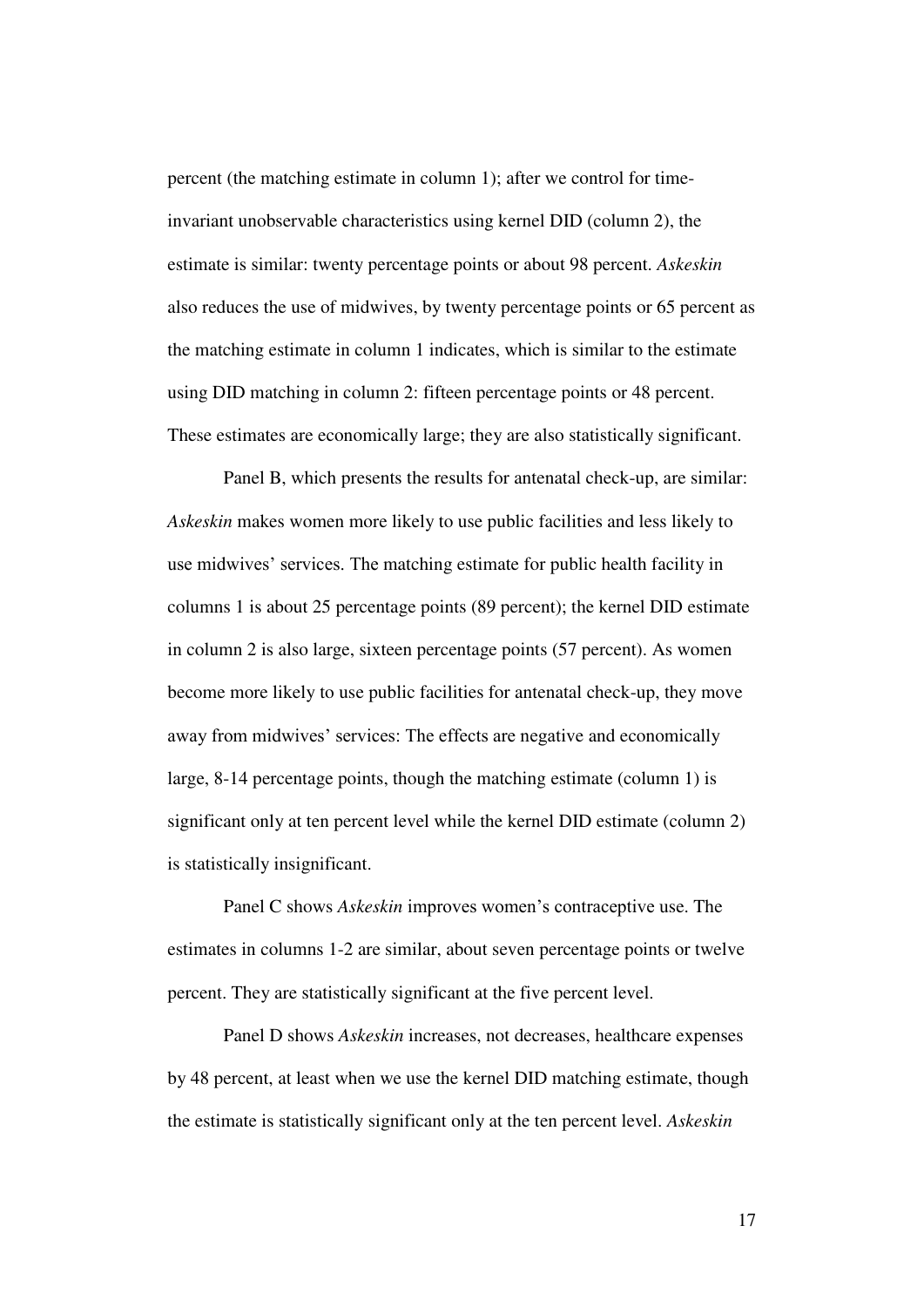reduces delivery care expenditure by 48 percent, however, when we use the matching estimate in column 1.

#### <Insert Table 2 here>

Table 3, which presents the matching estimates of the effects of *Askeskin* on preventive and curative care, does not show *Askeskin* matters. All estimates are economically small, most are less than one percentage point; they are also statistically insignificant (with standard errors larger than the estimates) except the effects of *Askeskin* on whether the women checked their blood sugar. We should cautiously interpret these estimates, however, because we do not control for time-invariant unobservable factors (IFLS-3 has no information on preventive- and curative care use).

<Insert Table 3 here>

#### **The effect of** *Askeskin* **by sub-sample**

We now discuss the results by sub-sample: by the location of the women (urban vs. rural areas) and their age group (15-45 years old and older than 45).

Table 4 shows that the signs of the estimates in the basic results are robust by urban or rural area, but we find the estimates of the effects of *Askeskin* are statistically significant for the birth delivery and antenatal checkups in urban areas and they are significant for contraceptive use and expenditure in rural areas. *Askeskin* increases the use of public health facilities in urban areas by about 30 percentage points (column 4); it does it in rural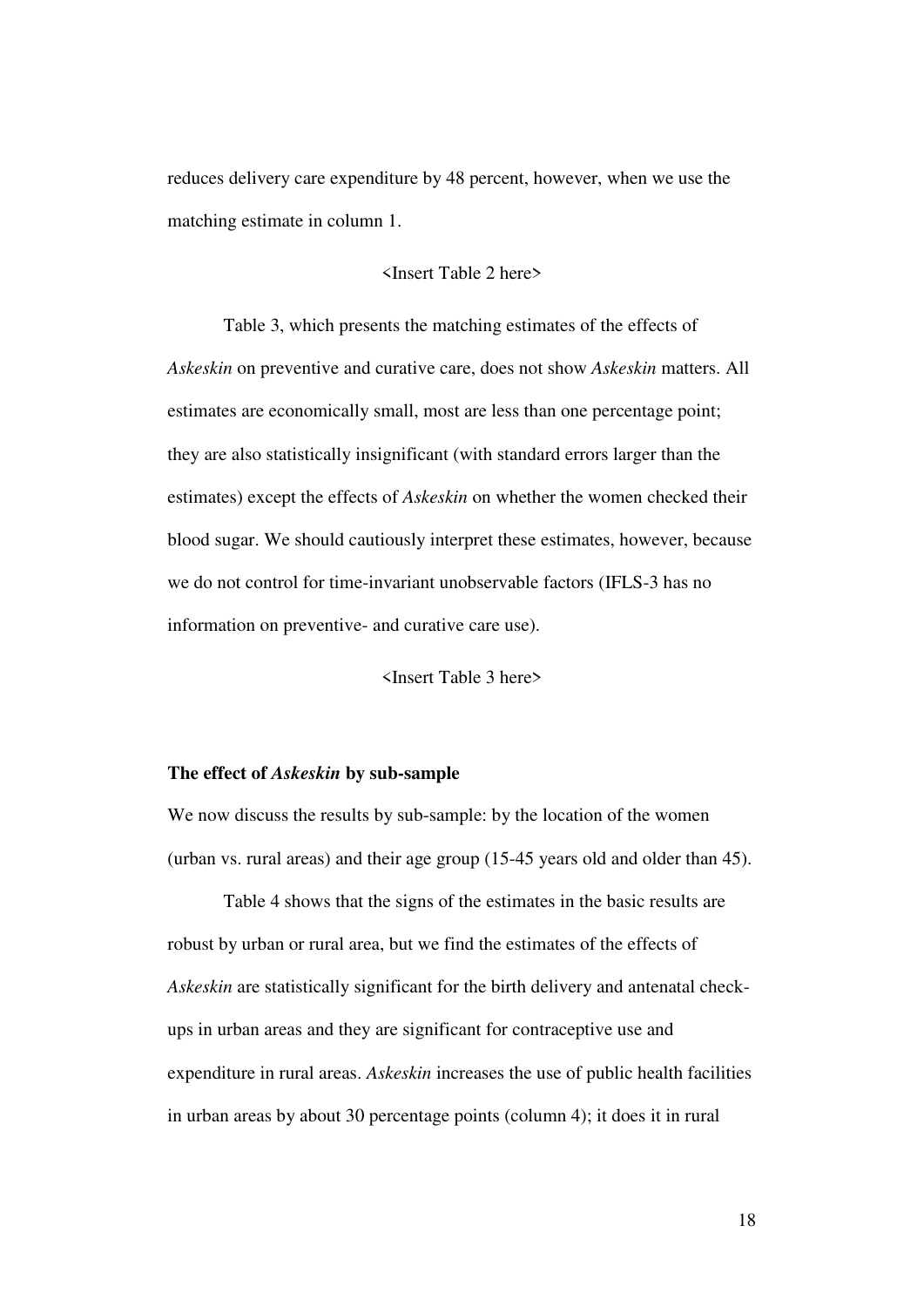areas, but the estimates are statistically insignificant (column 2). *Askeskin* reduces the use of midwife's services, though the estimates are statistically insignificant (the estimate of the effect of *Askeskin* on the use of midwife's services for antenatal check-ups is marginally significant). *Askeskin* increases contraceptive use in rural areas by nine percentage points; it does so in urban areas but the estimates are statistically insignificant. *Askeskin* increases health expenses in rural areas by 80 percent; it lowers them in urban areas though the kernel DID estimate is statistically insignificant. We should cautiously interpret the statistical insignificance of these estimates, however, because we may lack the statistical power to reject the null hypotheses in some specifications (when the sample size is only 500).

#### <Insert Table 4 here>

Table 5 also shows that the signs of estimates in the basic results are robust by age group, but we find the estimates of the effects of *Askeskin* are statistically significant for some measures of outcomes of older women, those who are 45 years old or older. Some estimates are statistically insignificant, though again they are possibly because of the lack of statistical power (the sample size may be as low as 436).

## <Insert Table 5 here>

We also estimate the effects of *Askeskin* on preventive and curative care by the location of the women and their age group (like those in Table 3): *Askeskin* does not seem to improve the use of preventive and curative care.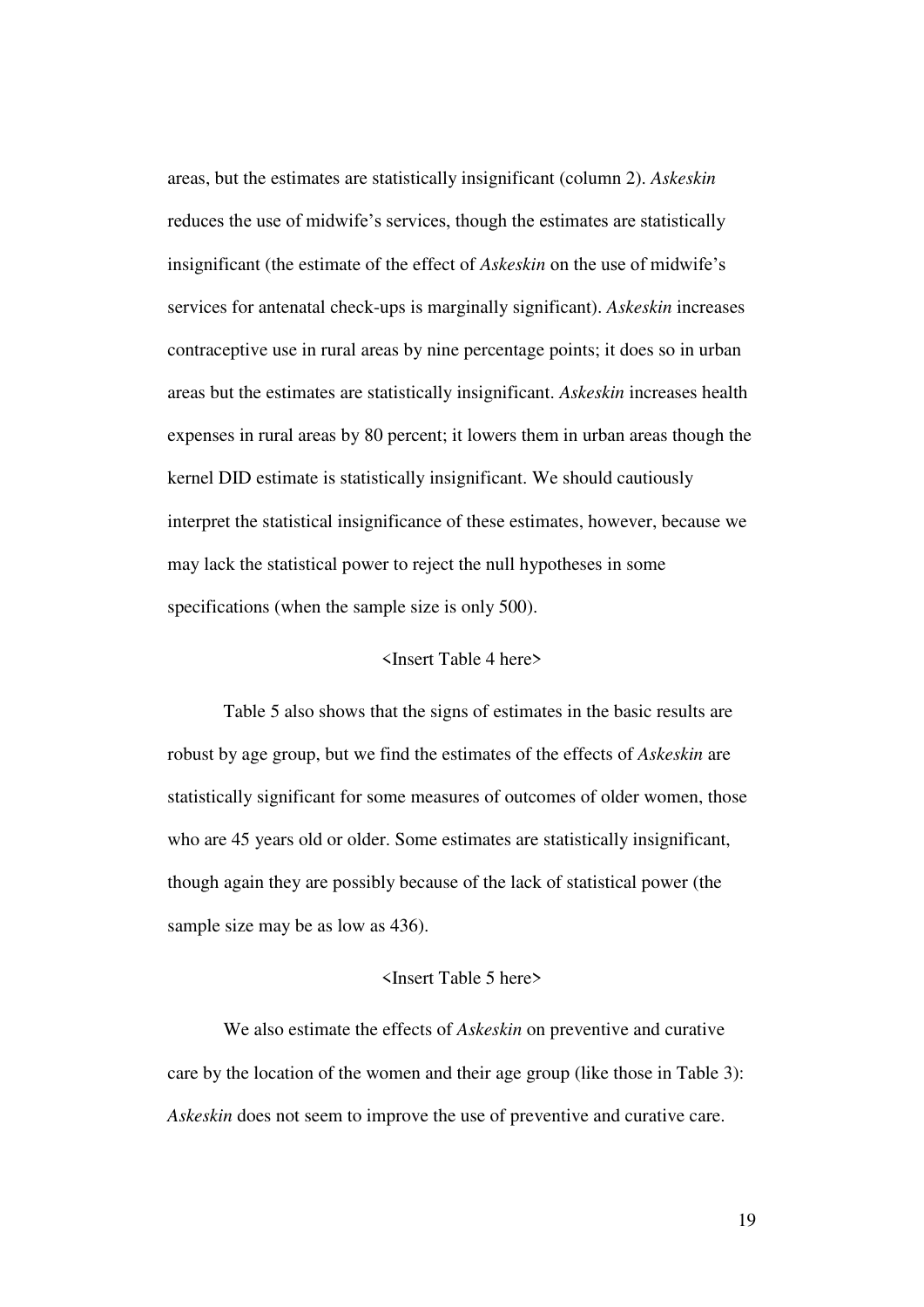The estimates are small, most are less than one percentage point; they are also statistically insignificant at the conventional level of significance. (We do not present the results for brevity.)

## **Concluding remarks**

*Askeskin*, the social health insurance that the Government of Indonesia introduced to improve the poor's access to healthcare services, increases the use of public facilities for maternal healthcare use, discourages the use of midwives services, and increases the use of contraception; but it does not seem to increase the use of preventive and curative care. These results are robust to where the women live (in rural or urban areas) and whether they are young or old, though the estimates are statistically insignificant in some specifications, probably because the sample size is small.

Our findings agree with the literature on the effects of social health insurance on healthcare use in general. Wagstaff et al. (2009), for example, find subsidized health insurance in rural China increases outpatient and inpatient utilization; Smith and Sulzbach (2008) find community based health insurance increases the use of maternal care services in West Africa. Our results for preventive and curative care are also similar to the findings of Baicker et al. (2013) who do not find Medicaid improves the intake of medication for chronic conditions in the US.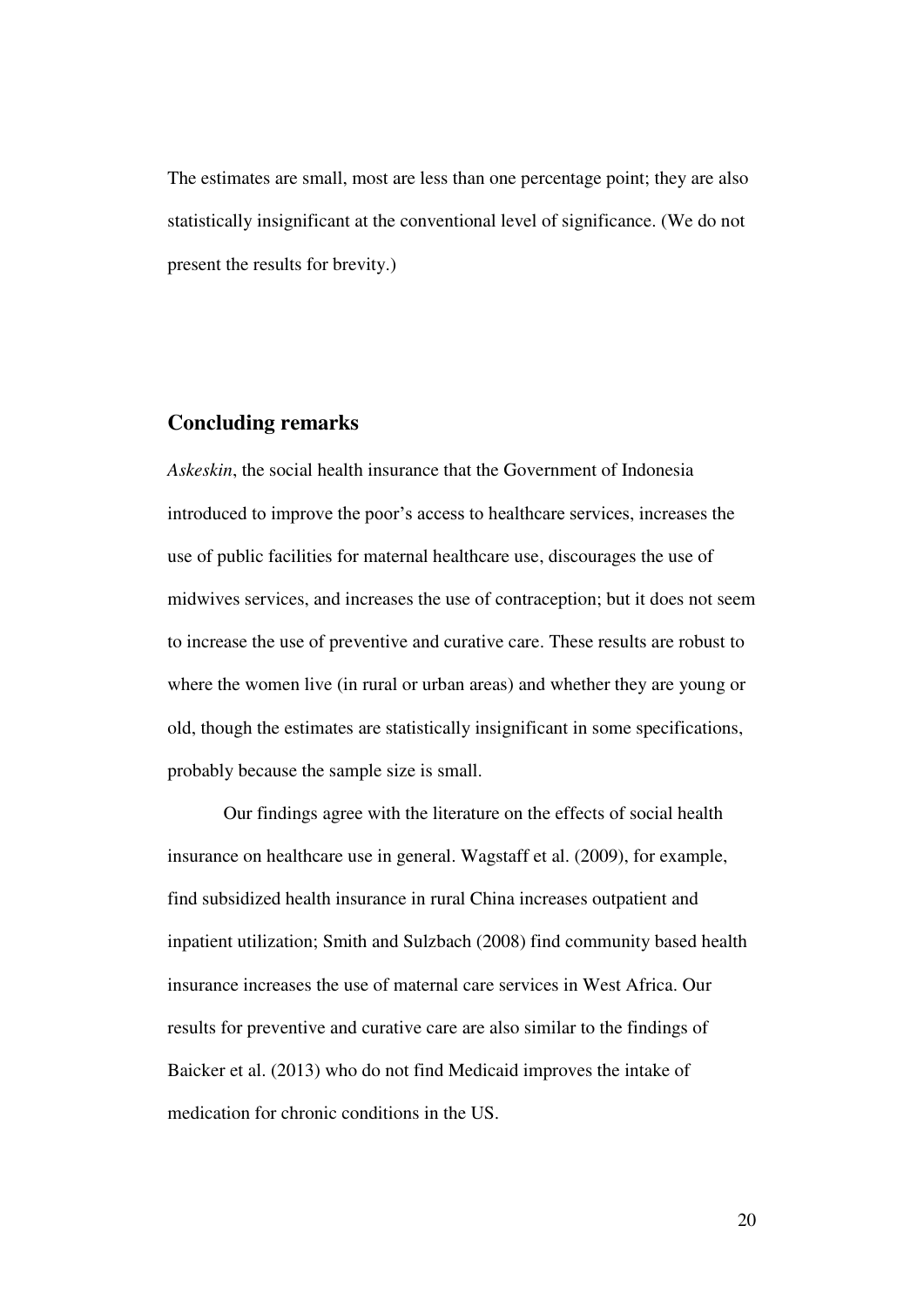These results suggest some policy implications. One, social health insurance, because it increases maternal healthcare use, may help to reduce maternal mortality in developing countries like Indonesia where most of maternal deaths occur just before, during, or after delivery (World Bank, 2010). Much of these deaths can be prevented if, due to social health insurance, women have better access to emergency obstetric care. Two, social health insurance, through its effects on contraceptive use, also help to limit unwanted pregnancies, promote better family planning (and reduce the need for abortions), and lower the number of maternal deaths. Three, social health insurance is insufficient to promote preventive and curative care use; governments may also need to complement health insurance with educational programs that promote the use of preventive and curative care.

To increase maternal healthcare use in rural areas, the government of Indonesia may also need to allow social health insurance to cover midwives' services. Ensor et al. (2008), for example, show that village midwives in Indonesia are less likely to serve *Askeskin* recipients because its reimbursements are unreliable. (They get 60 percent of their earnings from private fees.) People in rural areas have to pay transportation costs when they visit public health facilities in cities, costs that some of them cannot afford (Johar, 2009). Instead, they could seek out help from village midwives if the insurance also covers midwives' services.

*Askeskin* seems to matter more for women who live in urban areas, which could be caused by non-existence of hospitals in rural areas and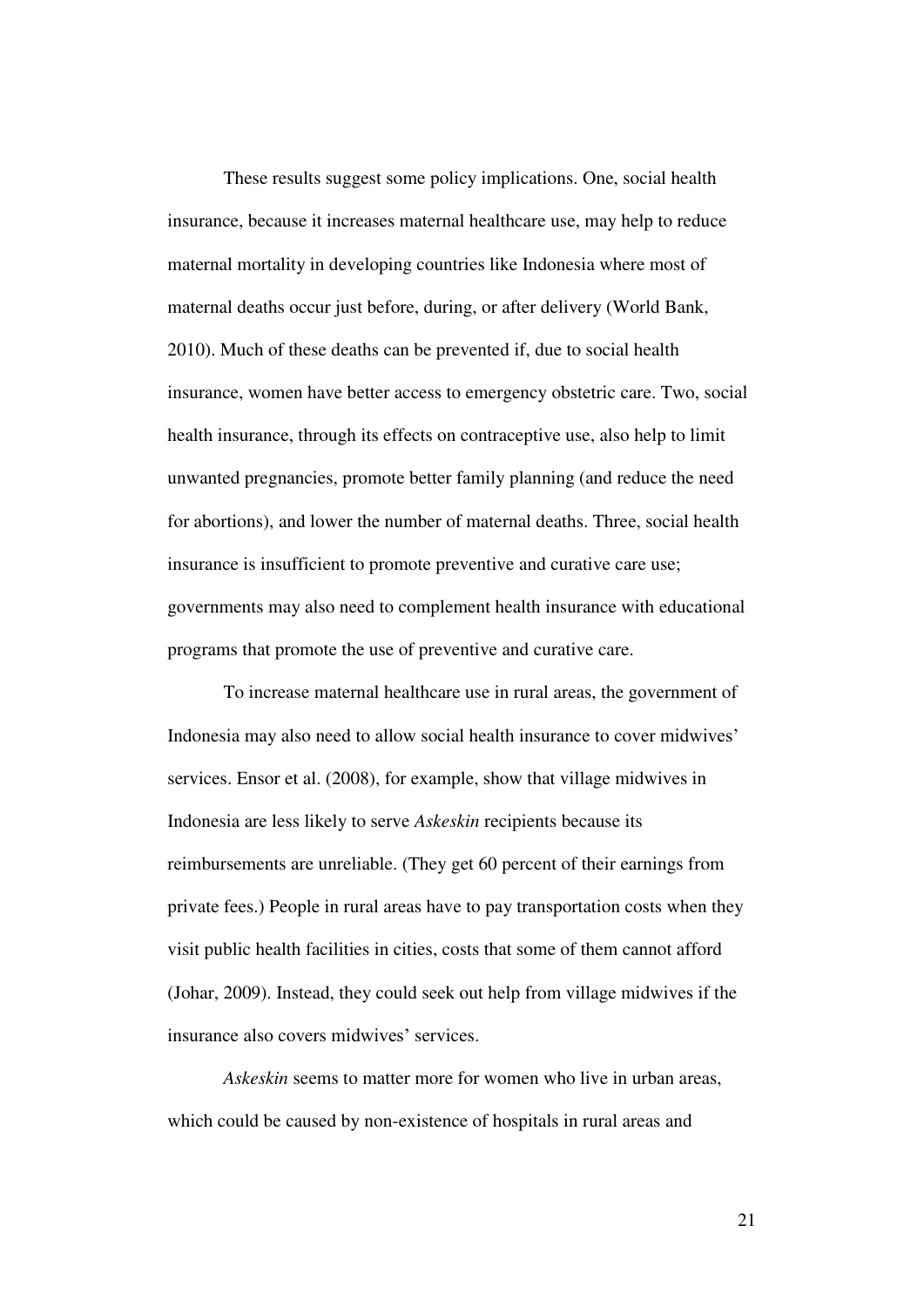socialization problems. Social health insurance helps the poor in rural areas only if they can afford transportation costs to nearby cities or the government expands the network of health clinics to rural areas; allowing social health insurance to cover midwives' services would help too. (Most hospitals and clinics in Indonesia are in urban and semi-urban areas.) Promoting social health insurance through campaigns would help too because recipients may not know how insurance operates and what the benefits of the insurance are (ILO, 2008b).

 It is unclear whether *Askeskin* provides its recipients financial protection from catastrophic payments: *Askeskin* may increase delivery care expenditure, particularly for women who live in rural areas.<sup>12</sup> The matching estimates for delivery expenditure is negative and statistically significant, but the kernel DID is positive though statistically significant at the ten percent level; in fact, *Askeskin increases* delivery expenditure of women who live in rural areas. Evidence in the empirical literature on the effects of insurance on delivery costs is also mixed: Wagstaff and Lindelow (2008), for example, find insurance reduces cost of deliveries in China, but it does not the out of pocket spending; Wagstaff (2010) does not find insurance reduce the out of pocket spending in Vietnam.

 $\overline{a}$ 

<sup>&</sup>lt;sup>12</sup> *Askeskin* and delivery care expenditure positively correlate because an increase in the use of more expensive care at hospitals, and the increase in other related costs such as transportation costs, which are not covered by *Askeskin*.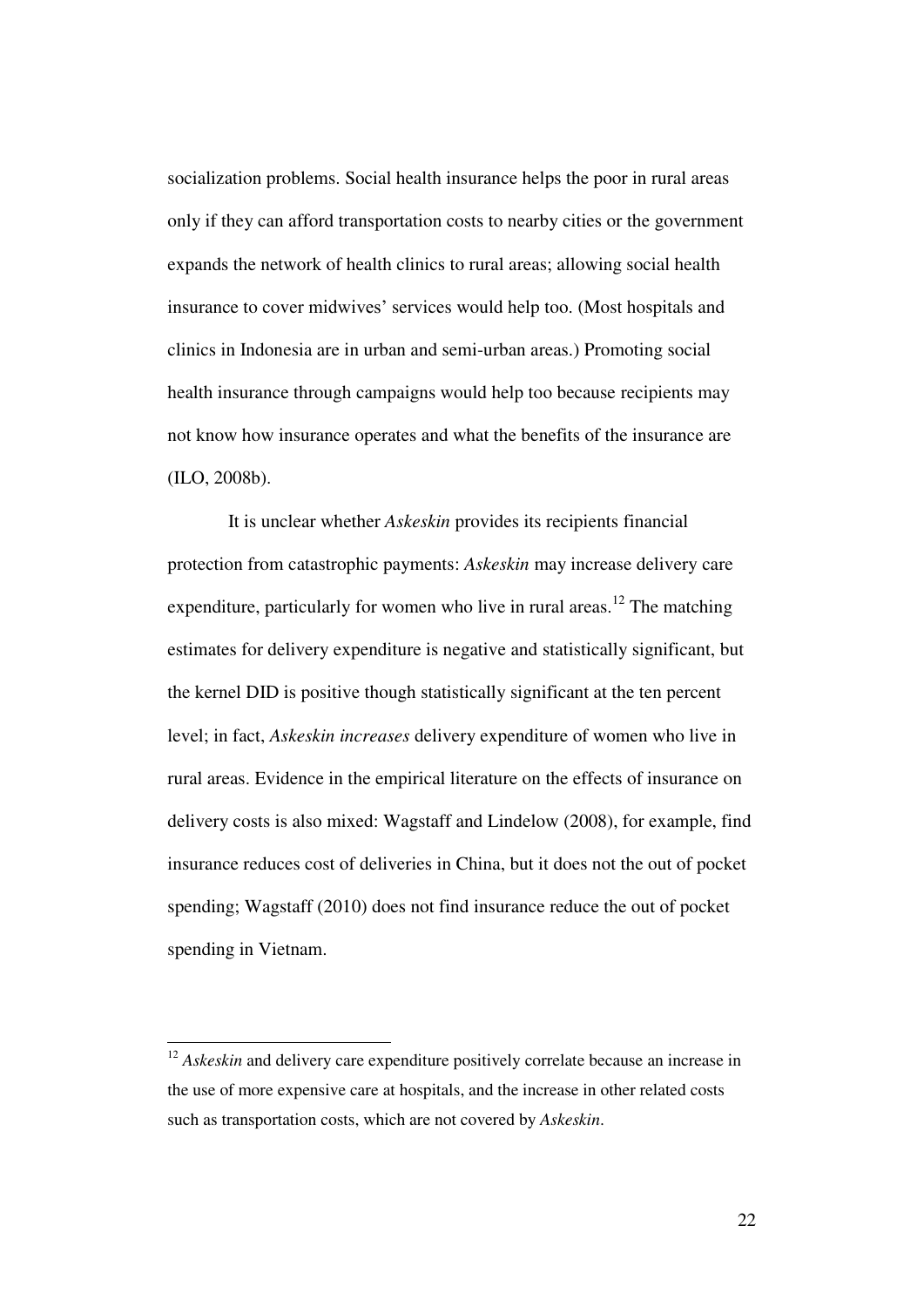In this paper, we consider the effects of *Askeskin* during its first year of operation when it has various problems: confusion on rights and obligations of patients and service providers and a lack of understanding of how the program operates. Still we find social health insurance improve the use of maternal health care, which means that social health insurance that governments implement carefully would bring larger benefits for the poor or even improve the use of preventive and curative care (unlike our findings in this paper). These issues could perhaps be addressed in future research.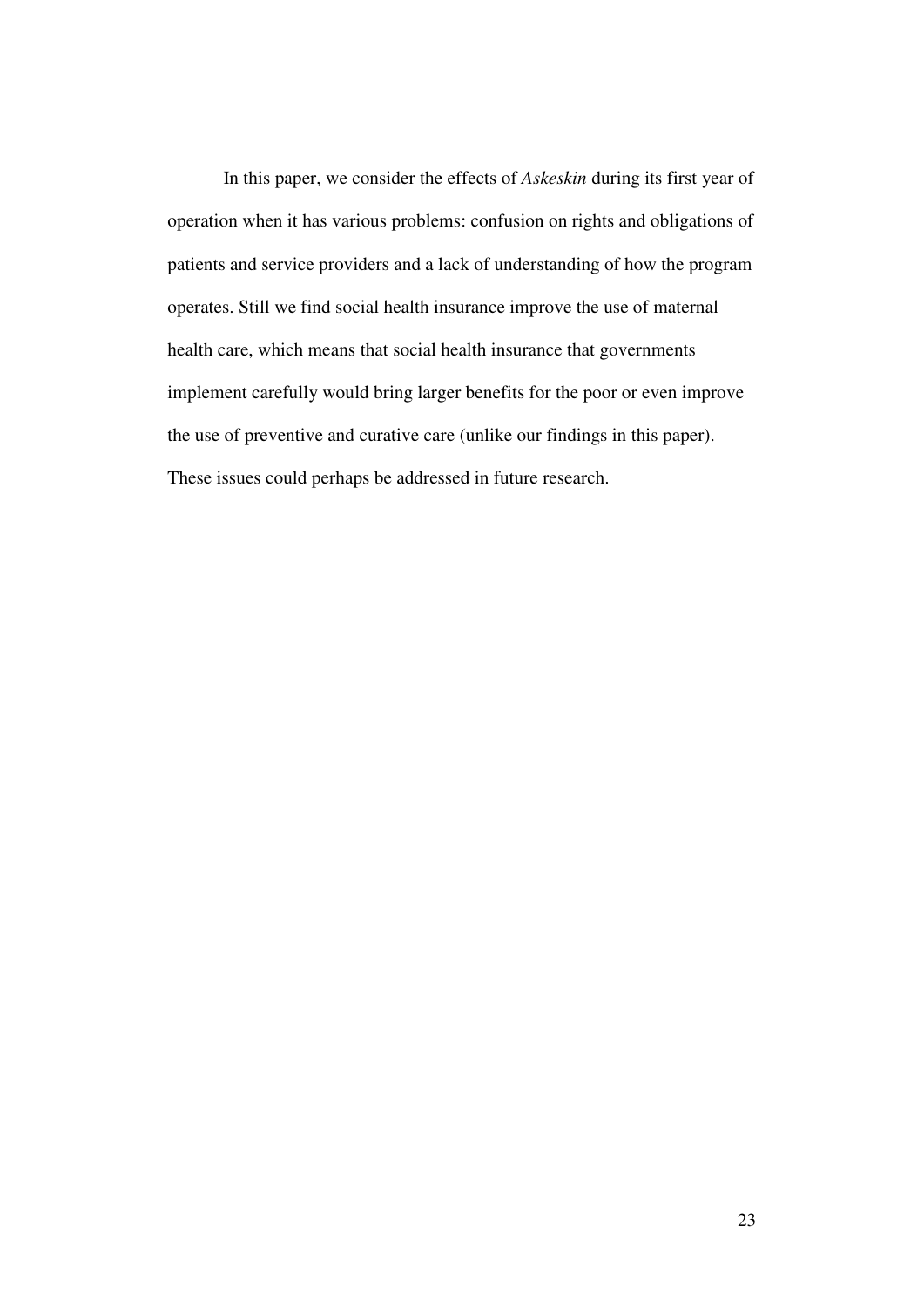## **References**

Arifanto, A., Budiyati, S., Marianti, R., & Tan, E (2005). Making Services Work for the Poor in Indonesia: A Report on Health Financing Mechanisms (JPK-GAKIN) Scheme in Kabupaten Purbalingga, East Sumba, and Tabanan. Jakarta: The SMERU Research Institute.

Baicker, K., Taubman, S.L., Allen, H., Bernstein, M., Gruber, J., Newhouse, J., Schneider, E., Wright, B.J., Zaslavsky, A.M., Finkelstein, A. (2013). The Oregon Experiment-Effects of Medicaid on Medical Outcomes. *The New England Journal of Medicine.***368**, 1713-1722.

Ensor, T., Nadjib, M., Quayyum, Z., Megraini, A. (2008). Public Funding for Community Based Skilled Delivery Care in Indonesia: To What Extent Are the Poor Benefiting . *European Journal of Health Economics***. 9 (4)**, 385-392.

Frankenberg, E., Beegle, K., Thomas, D., Suriastini, W. (1999). Health, Education and the Economic Crisis in Indonesia. *RAND Working Paper* 1999. California.

International Labor Organization (2008a). Social Health Protection: an ILO Strategy Towards Universal Healthcare. Geneva. Available at: [http://www.ilo.org/gimi/gess/ShowRessource.action?ressource.ressourceId=59](http://www.ilo.org/gimi/gess/ShowRessource.action?ressource.ressourceId=5956) [56.](http://www.ilo.org/gimi/gess/ShowRessource.action?ressource.ressourceId=5956) Last accessed  $30<sup>th</sup>$  January 2014.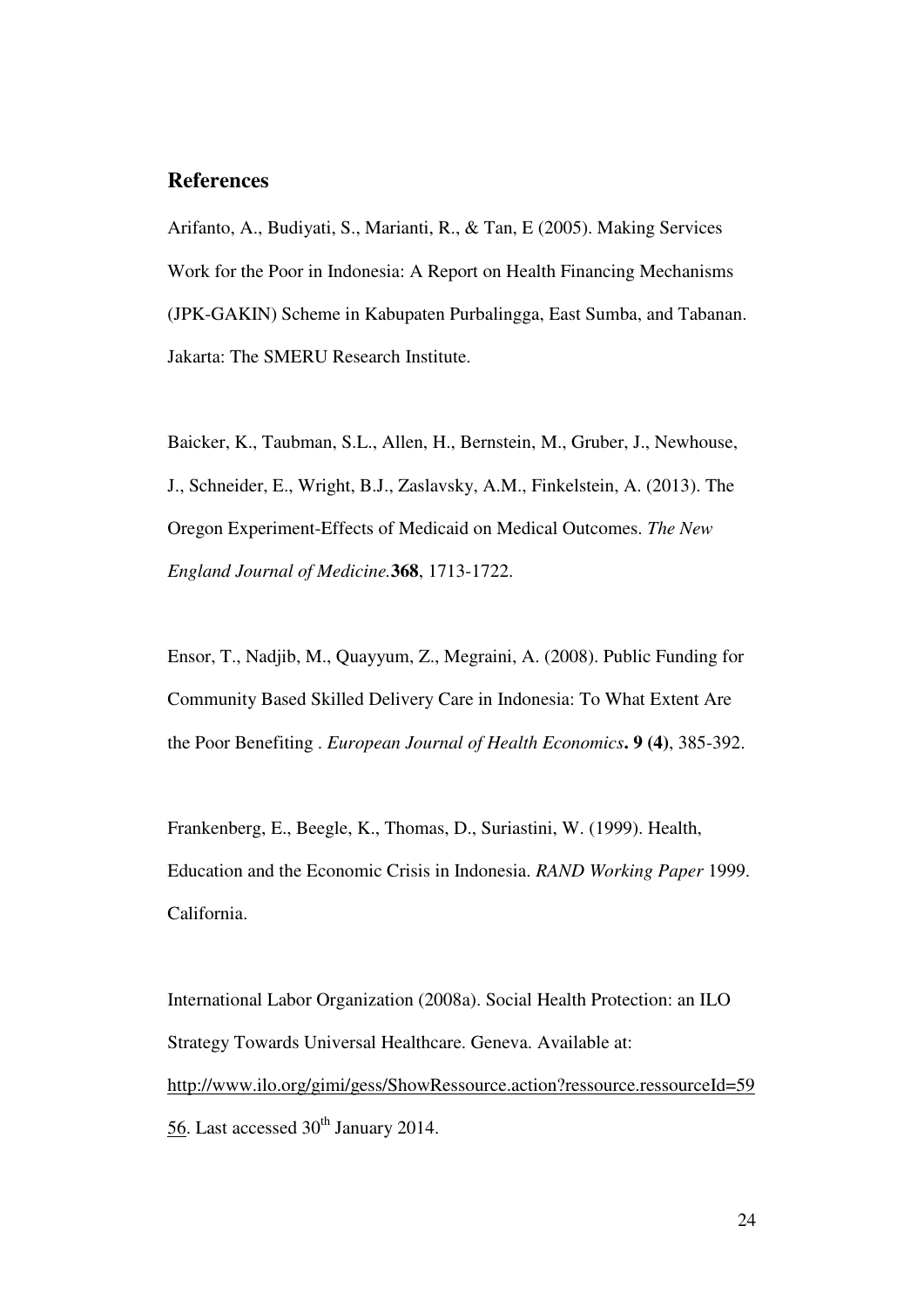International Labour Organization (2008b) Social Security in Indonesia: Advancing the Development Agenda. Jakarta: ILO

Heckman, J., Ichimura, H., Todd, P.E. (1997). Characterizing Selection Bias Using Experimental Data. *Econometrica*. **66 (5)**, 1017-1098.

Indonesian Demographic and Health Survey, (2007). IRD/Macro Systems Inc. Columbia, Maryland, USA.

Johar, M (2009). The Impact of the Indonesian Health Card Program: A Matching Estimator Program. *Journal of Health Economics.* **28**, 35-53.

Liabsuetrakul, T., & Oumudee, N. (2011). Effect of Health Insurance on Delivery Care Utilization and Perceived Delays and Barriers Among Southern Thai Women . *BMC Public Health*. **11** (510).

Miller, G., Pinto, D., & Vera-Hernandez, M. (2013). Risk Protection, Services Use, and Health Outcomes Under Colombia's Health Insurance Program for the Poor. *American Economic Journal: Applied Economics*. **5(4)**, 61-91.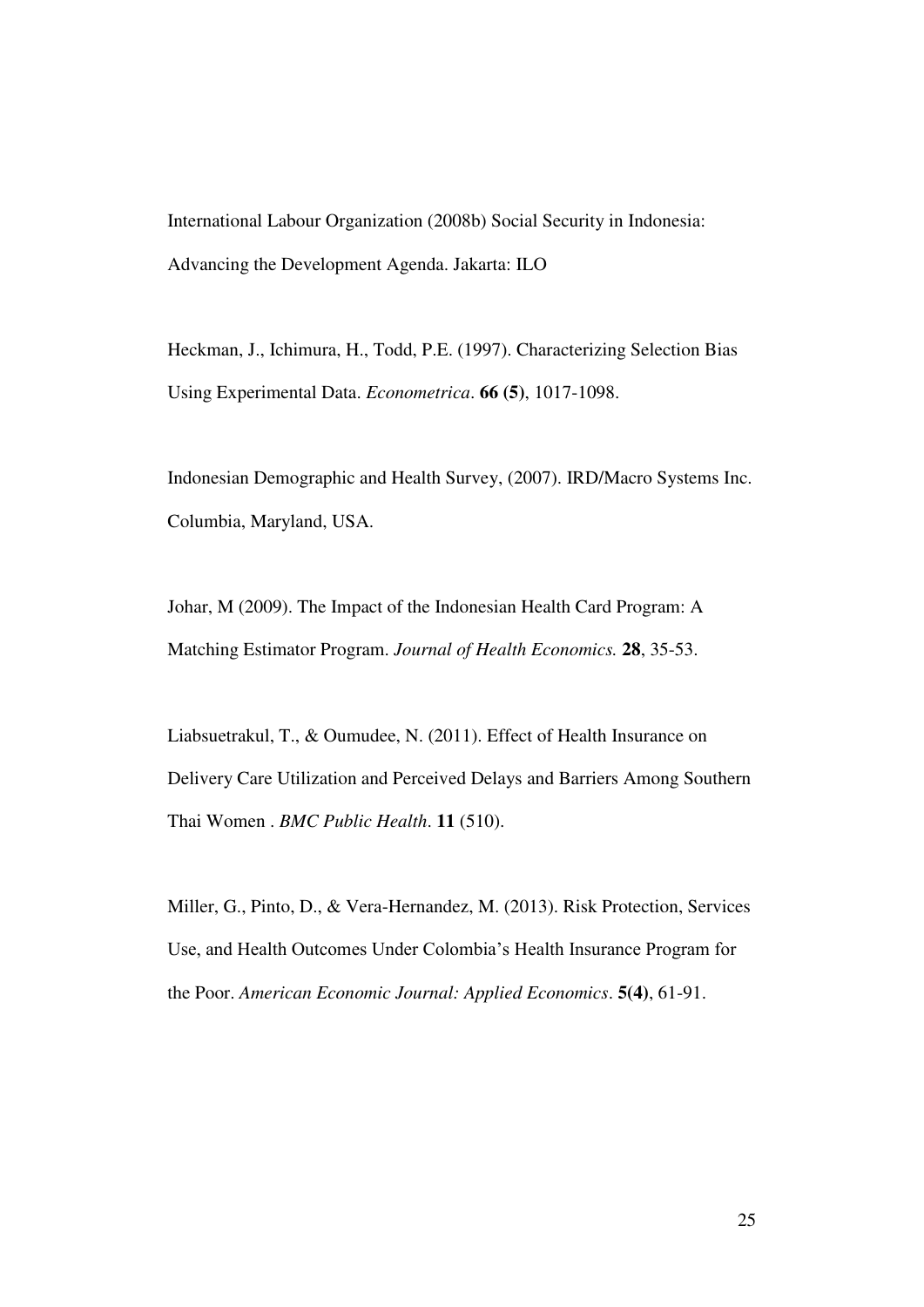Pradhan, M., Saadah, F & Sparrow, R. (2007). Did the Health Card Program Ensure Access to Medical Care for the Poor During Indonesia's Economic Crisis? *World Bank Economic Review*. **21 (1)**, 125-150.

Rosenbaum, P.R. & Rubin, D.B. (1983). The Central Role of the Propensity Score in observational Studies for Causal Effects. *Biometrika*. **70 (1)**, 41-55.

Rubin, D.B. (1977). Assignment to a Treatment Group on the Basis of a Covariate. *Journal of Educational Statistics.* **2**, 1-26*.* 

Smith, K.V., Sulzbach, S. (2008). Community-Based Health Insurance and Access to Maternal Health Services: Evidence from Three West African Countries. *Social Science and Medicine*. **66 (12)**, 2460-2473.

Somanthan, A. (2008). The Impact of Price Subsidies on Child Health Care Use: Evaluation of the Indonesian Healthcard. *Policy Research Working Paper*. The World Bank

Sparrow, R. (2008). Targeting the Poor in Times of Crisis: the Indonesian Health Card. *Health Policy and Planning.* **23**, 188-199.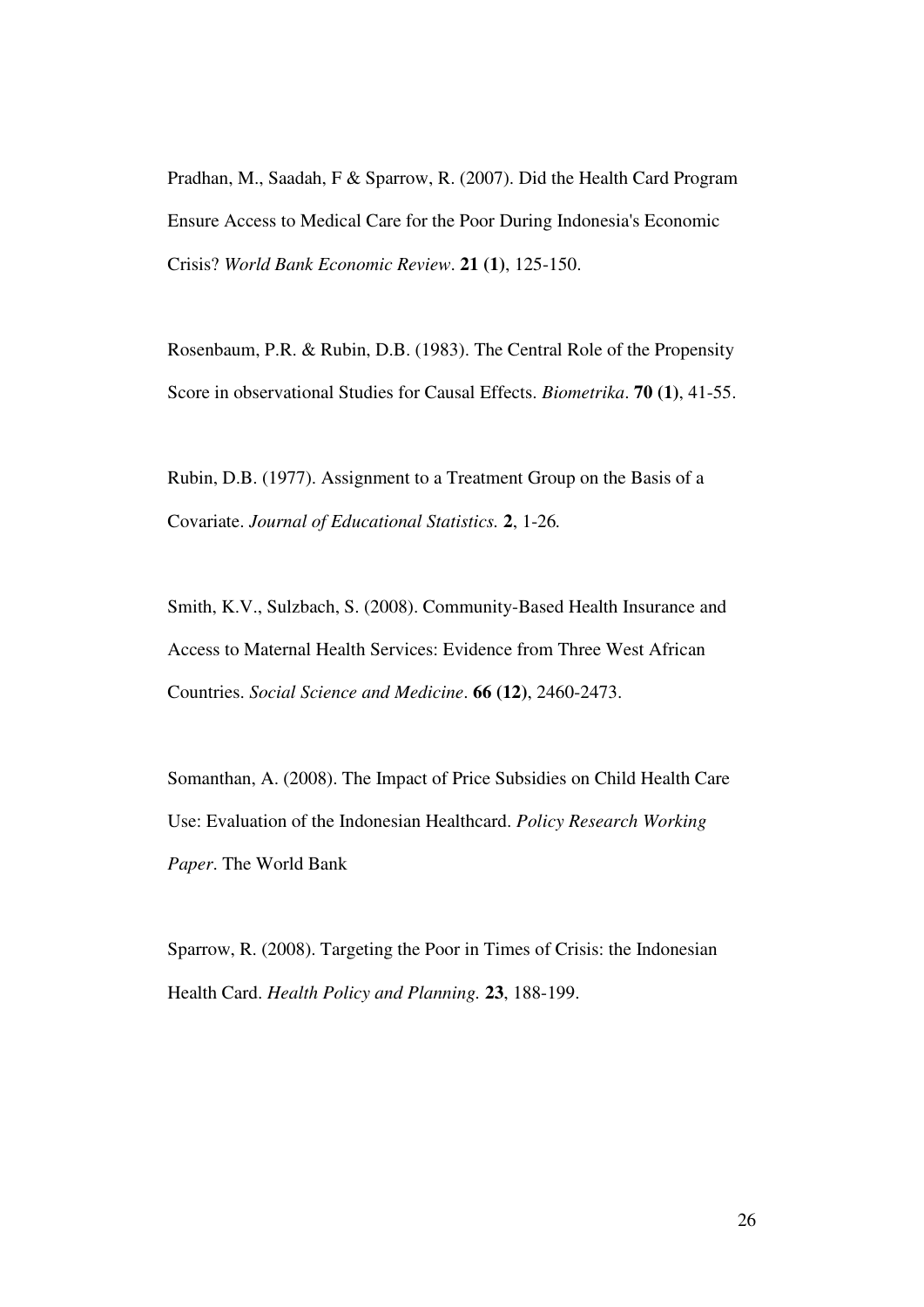Sparrow, R., Suryahadi, A., & Widyanti, W. (2012). Social Health Insurance for the Poor: Targeting and Impact of Indonesia's Askeskin Programme. *Social Science and Medicine.* 1-8.

Strauss, J., Witoelar, F., Sikoki, B., & Wattie, A.M. (2009a). The Fourth Wave of the Indonesian Family Life Survey (IFLS4): Overview and Field Report. April 2009. WR-675/1-NIA/NICHD.

Titaley, C.R., Hunter, C.L., Heywood, P., Dibley, M.J.. (2010). Why don't some women attend antenatal and postnatal care services?: a qualitative study of community members' perspectives in Garut, Sukabumi and Ciamis districts of West Java Province, Indonesia. *BMC pregnancy and childbirth*. **10 (61),** 1- 12.

United Nations (2009) Women and Health: Today's Evidence Tomorrow's Agenda. Available at:

[http://www.who.int/gender/women\\_health\\_report/en/index.html.](http://www.who.int/gender/women_health_report/en/index.html) Last accessed 8th February 2014.

Wagstaff, A & Lindelow. (2008). Can Insurance Increase Financial Risk? The Curious Case of Health Insurance in China. *Journal of Health Economics*. **27 (4)**, 990-1005.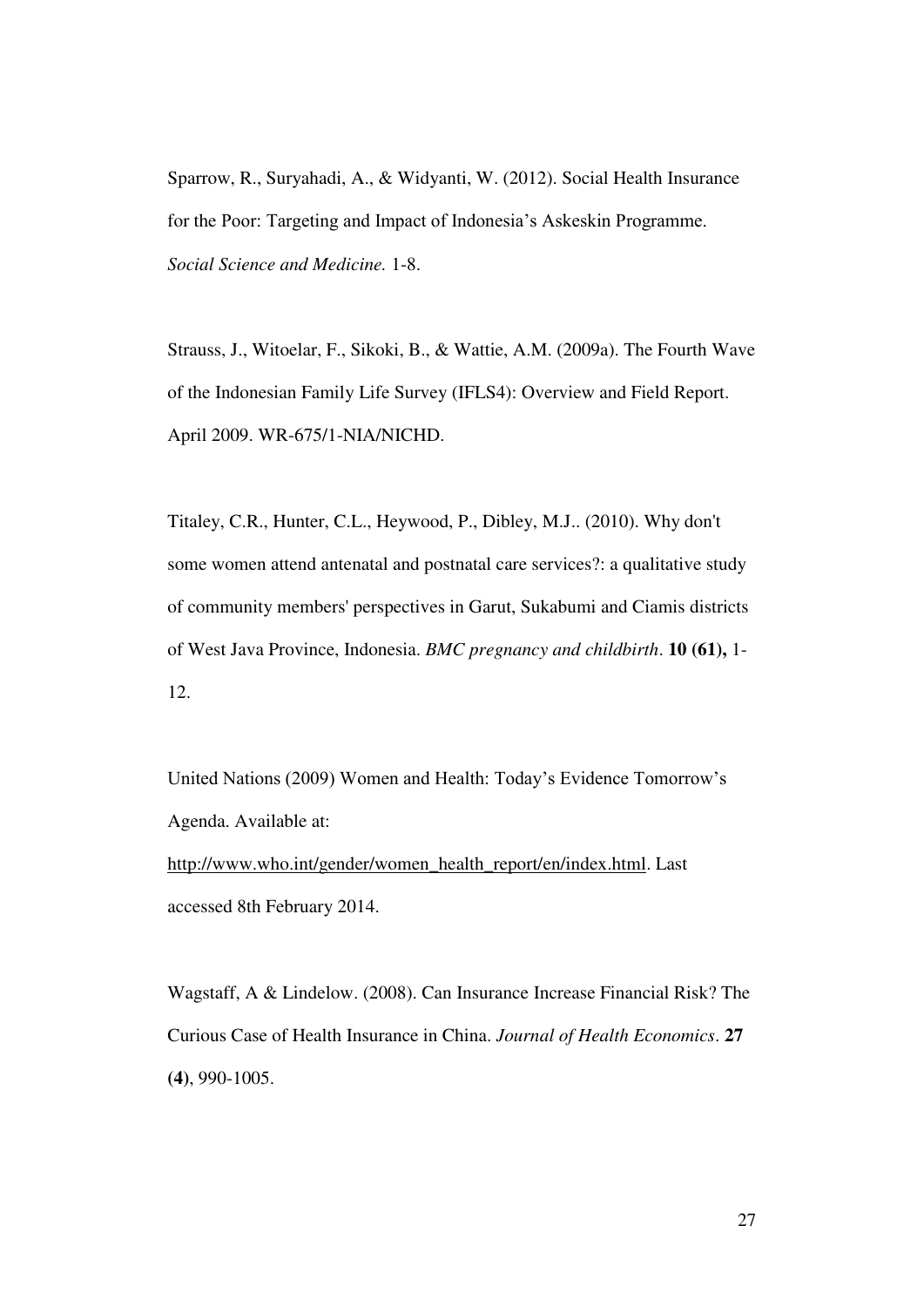Wagstaff, A. (2010). Estimating Health Insurance Impacts Under Unobserved Heterogeneity: The Case of Vietnam's Health Care Fund for the Poor. *Health Economics.***19(2)**, 189-208.

Wagstaff, A., Lindelow, M., Jun, G., Ling., X & Juncheng, Q. (2009). Extending Health Insurance to the Rural Population: An Impact Evaluation of China's New Cooperative Medical Scheme. *Journal of Health Economics*. **28 (1)**, 1-19.

Weerdt, J.D. & Dercon, S., (2006). Risk Sharing Networks and Insurance Against Illness. *Journal of Development Economics*. **81 (2)**, 337-356.

WHO (2010). Health Systems Financing. The Path to Universal Health Coverage. World Health Report. Available at:

[http://www.who.int/whr/2010/10\\_chap01\\_en.pdf?ua=1.](http://www.who.int/whr/2010/10_chap01_en.pdf?ua=1) Last accessed  $30<sup>th</sup>$ January 2014.

World Bank (2010). "..And Then She Died". Indonesia Maternal Health Assessment. Available: [https://openknowledge.worldbank.org/bitstream/handle/10986/2837/533270E](https://openknowledge.worldbank.org/bitstream/handle/10986/2837/533270ESW0Whit10Box345625B01PUBLIC1.pdf?sequence=1) [SW0Whit10Box345625B01PUBLIC1.pdf?sequence=1.](https://openknowledge.worldbank.org/bitstream/handle/10986/2837/533270ESW0Whit10Box345625B01PUBLIC1.pdf?sequence=1) Last accessed 15<sup>th</sup> August 2013.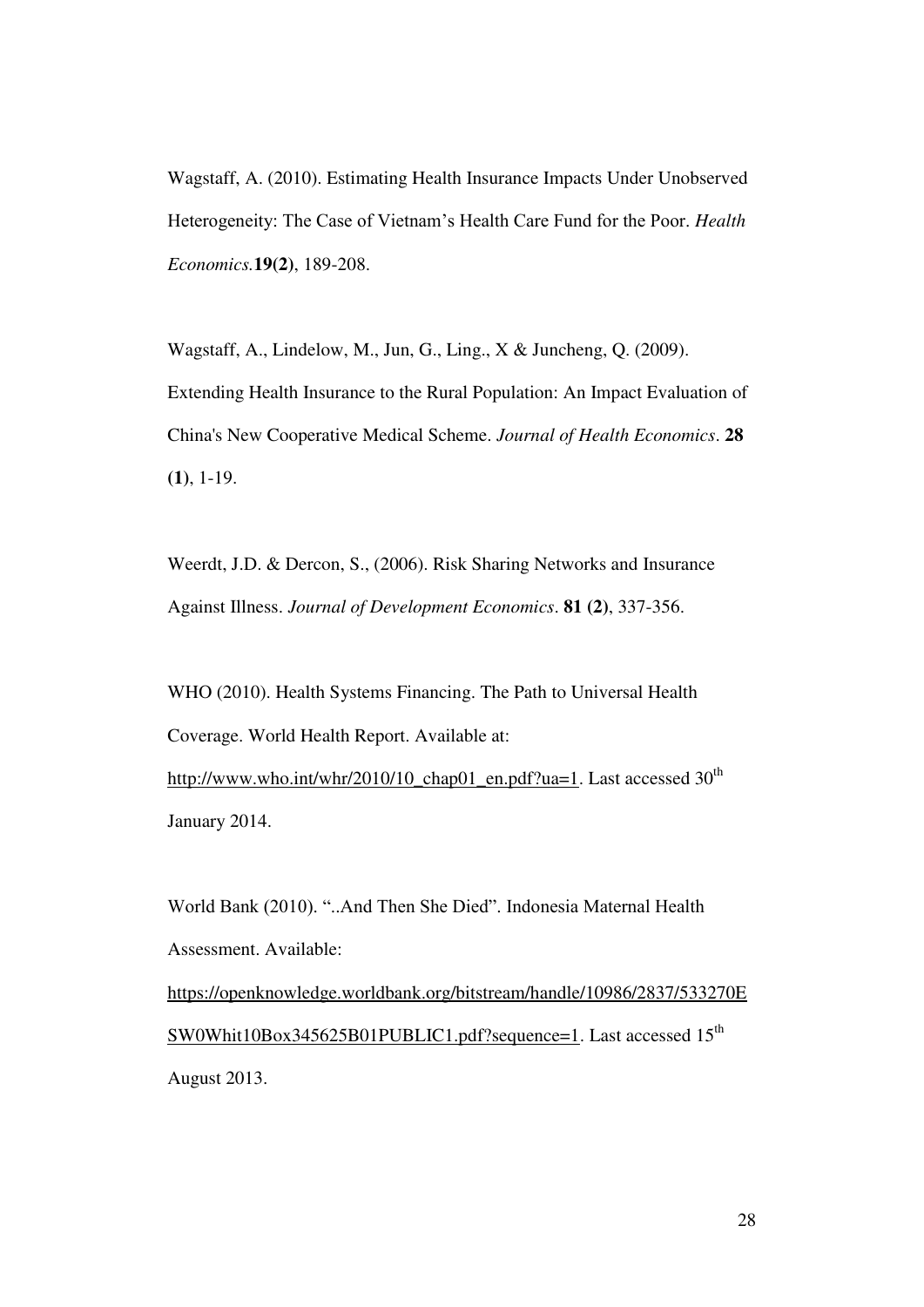World Bank (2015). World Development Indicators. World Bank. Available:

[http://data.worldbank.org/indicator/SH.STA.MMRT.](http://data.worldbank.org/indicator/SH.STA.MMRT) Last accessed 20<sup>th</sup> January 2015.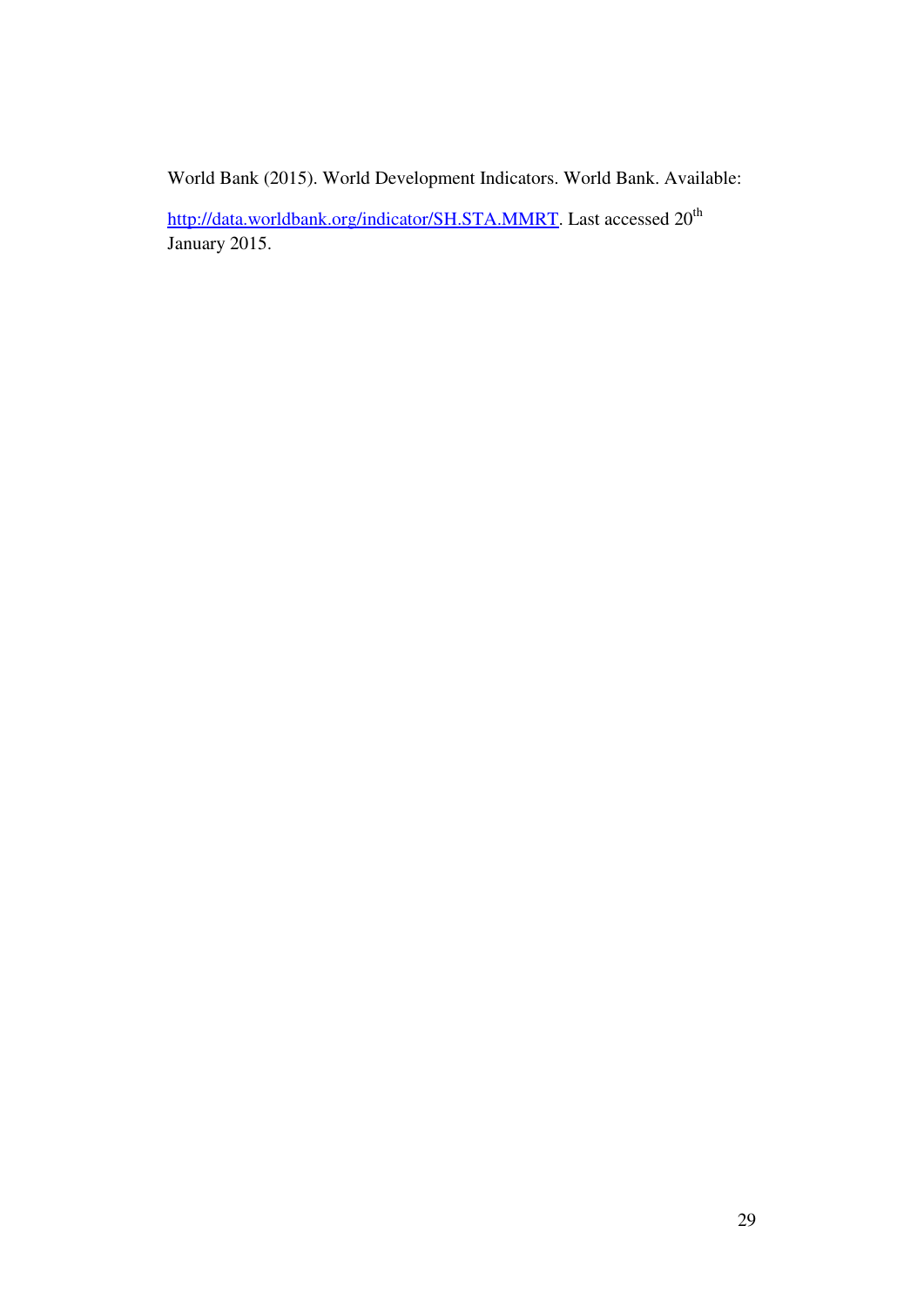## Table 1: Summary statistics

|                                              | Means         |            |         |  |
|----------------------------------------------|---------------|------------|---------|--|
| Variables                                    | Control       | Treatment  | All     |  |
|                                              | (No Askeskin) | (Askeskin) |         |  |
| <b>Outcome Variables</b>                     |               |            |         |  |
| A: Place for delivery:                       |               |            |         |  |
| Public hospital or health                    | 0.200         | 0.281      | 0.203   |  |
| centre                                       | (0.400)       | (0.453)    | (0.402) |  |
| Village midwife                              | 0.314         | 0.109      | 0.308   |  |
|                                              | (0.464)       | (0.314)    | (0.462) |  |
| <b>B</b> : Place for antenatal<br>$check-up$ |               |            |         |  |
| Public hospital or health                    | 0.280         | 0.565      | 0.287   |  |
| centre                                       | (0.449)       | (0.499)    | (0.452) |  |
| Village midwife                              | 0.504         | 0.377      | 0.501   |  |
|                                              | (0.544)       | (0.517)    | (0.543) |  |
| C: Contraceptive use                         | 0.585         | 0.641      | 0.587   |  |
| Using contraception                          | (0.492)       | (0.480)    | (0.492) |  |
| D: Expenditure                               | 13.092        | 12.133     | 13.068  |  |
| Delivery expenses (log)                      | (1.228)       | (1.191)    | (1.235) |  |
| E: Preventive Care                           |               |            |         |  |
| Checked blood pressure                       | 0.827         | 0.801      | 0.826   |  |
|                                              | (0.377)       | (0.399)    | (0.378) |  |
| Checked cholesterol                          | 0.048         | 0.034      | 0.048   |  |
|                                              | (0.214)       | (0.181)    | (0.213) |  |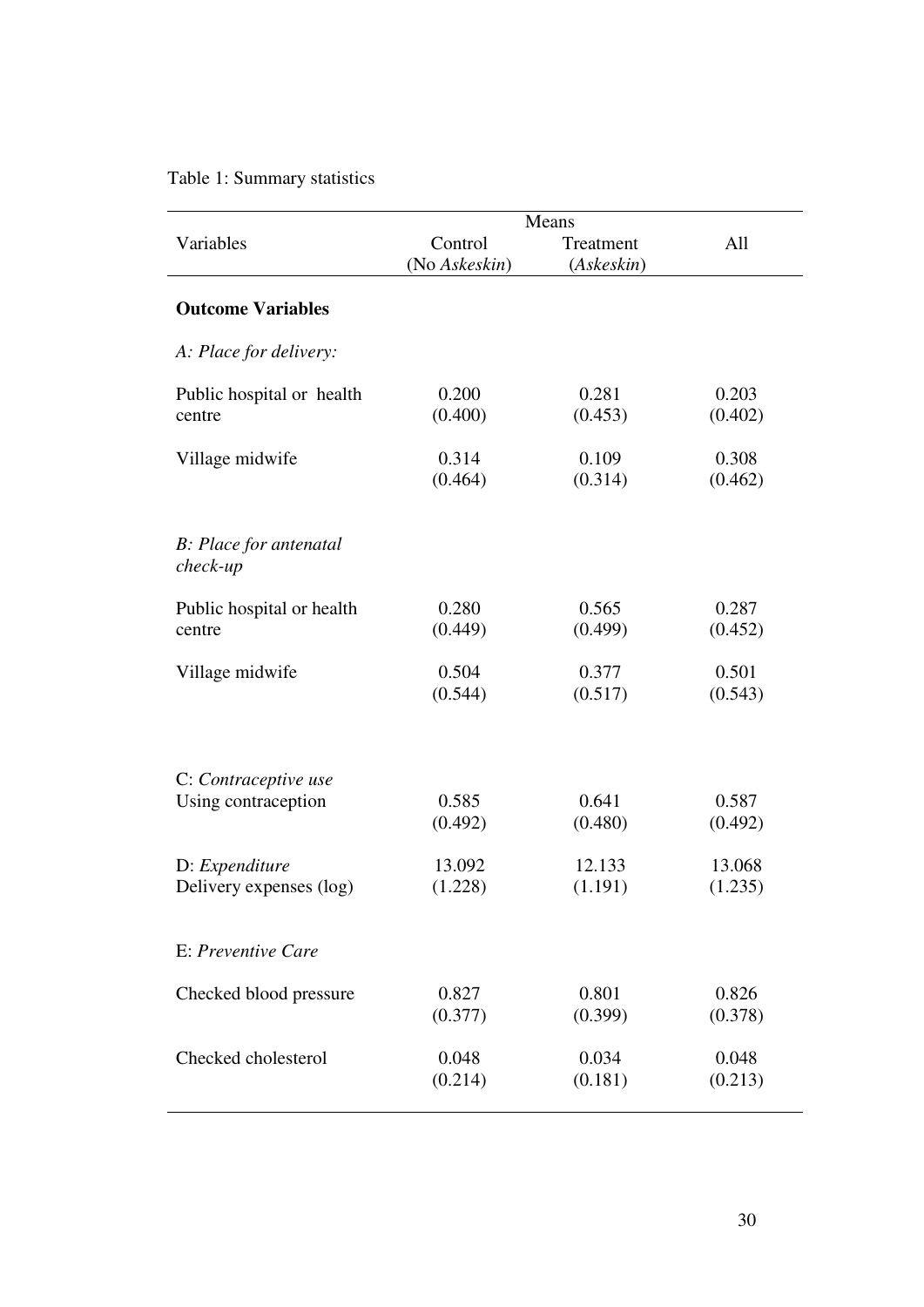| Means                                      |                          |                         |         |  |  |
|--------------------------------------------|--------------------------|-------------------------|---------|--|--|
| Variables                                  | Control<br>(No Askeskin) | Treatment<br>(Askeskin) | All     |  |  |
| Checked blood sugar                        | 0.044                    | 0.014                   | 0.042   |  |  |
|                                            | (0.204)                  | (0.177)                 | (0.201) |  |  |
| F: Curative Care                           |                          |                         |         |  |  |
| Hypertension                               | 0.168                    | 0.146                   | 0.167   |  |  |
|                                            | (0.374)                  | (0.354)                 | (0.373) |  |  |
| <b>Arthritis</b>                           | 0.103                    | 0.068                   | 0.101   |  |  |
|                                            | (0.304)                  | (0.252)                 | (0.301) |  |  |
| <b>Diabetes</b>                            | 0.025                    | 0.034                   | 0.026   |  |  |
|                                            | (0.158)                  | (0.181)                 | (0.160) |  |  |
| Asthma                                     | 0.023                    | 0.023                   | 0.022   |  |  |
|                                            | (0.149)                  | (0.152)                 | (0.149) |  |  |
| Cancer                                     | 0.005                    | 0.007                   | 0.005   |  |  |
|                                            | (0.068)                  | (0.088)                 | (0.069) |  |  |
| <b>Household head's</b><br>characteristics |                          |                         |         |  |  |
| Female head of household                   | 0.529                    | 0.575                   | 0.543   |  |  |
|                                            | (0.499)                  | (0.495)                 | (.498)  |  |  |
| Education                                  | 6.419                    | 4.441                   | 6.420   |  |  |
|                                            | (4.175)                  | (3.259)                 | (4.454) |  |  |
| Employment                                 | 0.767                    | 0.773                   | 0.726   |  |  |
|                                            | (0.422)                  | (0.418)                 | (0.445) |  |  |
| Muslim head of household                   | 0.894                    | 0.947                   | 0.874   |  |  |
|                                            | (0.306)                  | (0.223)                 | (0.331) |  |  |

## Table 1: Summary Statistics (continued)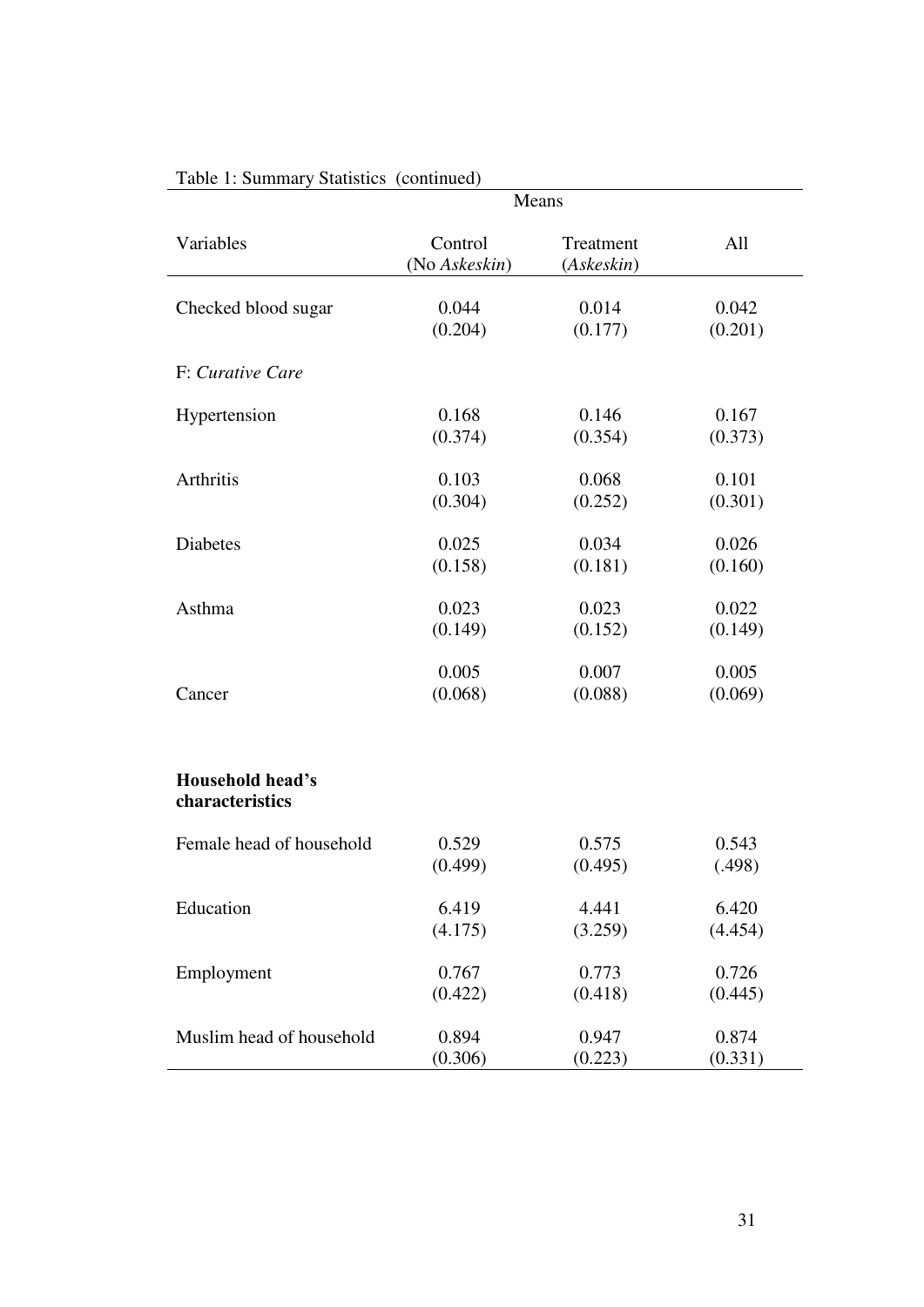|                                 | Means                    |                         |         |
|---------------------------------|--------------------------|-------------------------|---------|
| Variables                       | Control<br>(No Askeskin) | Treatment<br>(Askeskin) | All     |
| Number of children less         | 1.282                    | 1.455                   | 1.081   |
| than five years old             | (1.282)                  | (1.374)                 | (1.264) |
| Number of children older        | 1.182                    | 0.931                   | 1.172   |
| than five years old             | (1.463)                  | (1.242)                 | (1.489) |
| <b>Characteristics of house</b> |                          |                         |         |
| <b>Urban</b> location           | 0.465                    | 0.312                   | 0.498   |
|                                 | (0.498)                  | (0.464)                 | (0.500) |
| House self owned                | 0.788                    | 0.829                   | 0.760   |
|                                 | (0.413)                  | (0.376)                 | (0.438) |
| Has electricity                 | 0.903                    | 0.829                   | 0.907   |
|                                 | (0.294)                  | (0.376)                 | (0.290) |
| Has piped water for             | 0.551                    | 0.349                   | 0.564   |
| drinking                        | (0.497)                  | (0.477)                 | (0.495) |
| Has own toilet facilities       | 0.650                    | 0.331                   | 0.657   |
|                                 | (0.476)                  | (0.471)                 | (0.474) |
| Floor made of                   | 0.386                    | 0.207                   | 0.407   |
| ceramic/tiles                   | (0.486)                  | (0.406)                 | (0.491) |
| Dirt floor                      | 0.119                    | 0.278                   | 0.118   |
|                                 | (0.324)                  | (0.449)                 | (0.322) |

## Table 1: Summary Statistics (continued)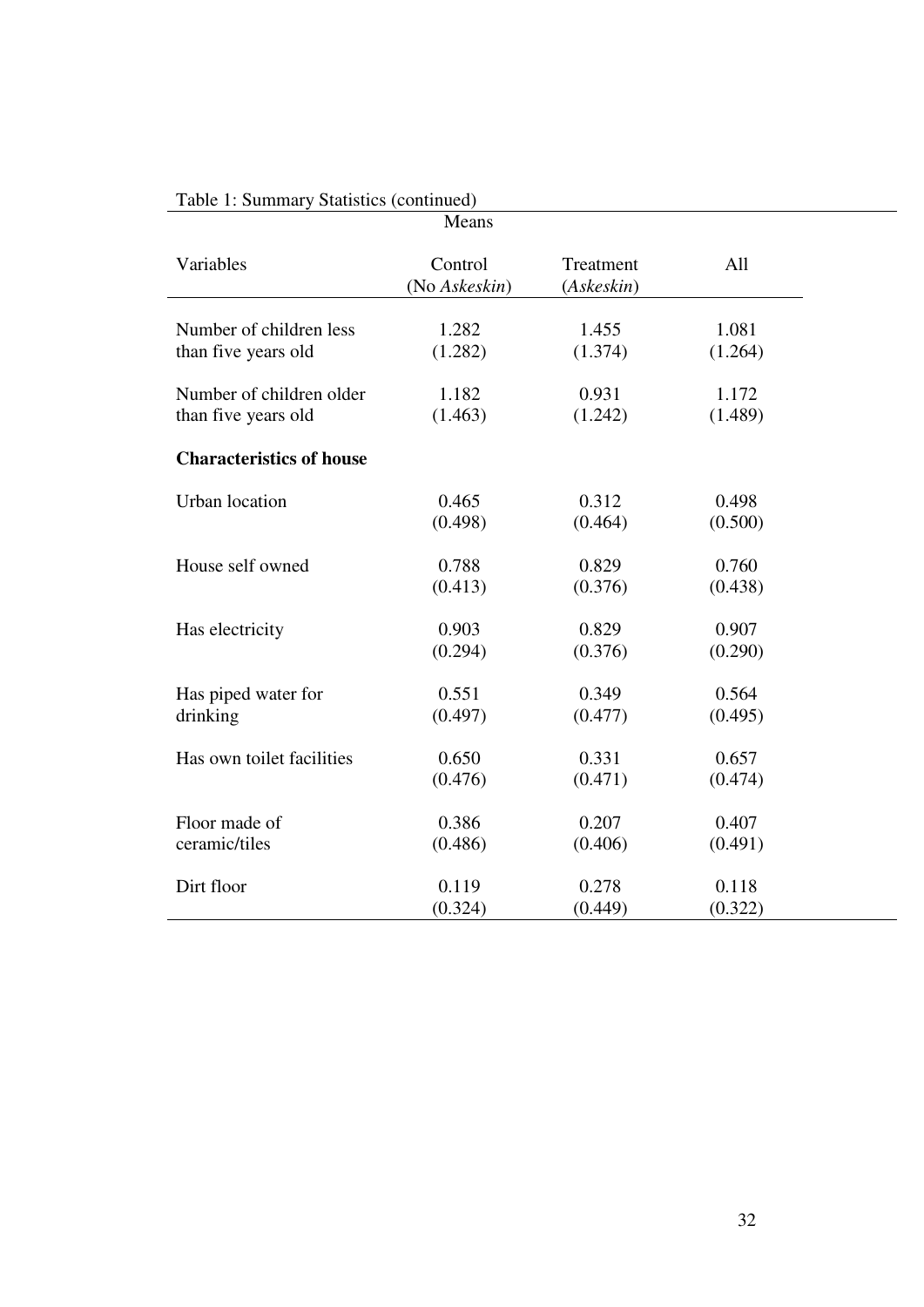| Table 1: Summary Statistics (continued) |               |            |         |  |
|-----------------------------------------|---------------|------------|---------|--|
| Means                                   |               |            |         |  |
| Variables                               | Control       | Treatment  | All     |  |
|                                         | (No Askeskin) | (Askeskin) |         |  |
|                                         |               |            |         |  |
| <b>Household asset</b>                  |               |            |         |  |
| ownership/socio                         |               |            |         |  |
| economic status                         |               |            |         |  |
|                                         |               |            |         |  |
| Owns Refrigerator                       | 0.283         | 0.089      | 0.308   |  |
|                                         | (0.450)       | (0.286)    | (0.461) |  |
|                                         |               |            |         |  |
| Owns electric/gas stove                 | 0.120         | 0.025      | 0.140   |  |
|                                         | (0.325)       | (0.155)    | (0.347) |  |
|                                         |               |            |         |  |
| Owns television                         | 0.614         | 0.359      | 0.593   |  |
|                                         | (0.486)       | (0.480)    | (0.491) |  |
|                                         |               |            |         |  |
| Has letter for poor                     | 0.051         | 0.099      | 0.051   |  |
|                                         | (0.221)       | (0.299)    | (0.221) |  |
|                                         |               |            |         |  |
| Received government                     | 0.035         | 0.046      | 0.036   |  |
| assistance                              | (0.184)       | (0.210)    | (0.188) |  |
|                                         |               |            |         |  |
| Owned previous health                   | 0.184         | 0.362      | 0.176   |  |
| card                                    | (0.387)       | (0.481)    | (0.380) |  |
|                                         |               |            |         |  |
| <b>Knowledge of health care</b>         |               |            |         |  |
| facilities                              |               |            |         |  |
|                                         |               |            |         |  |
| Knows where nearest                     | 0.732         | 0.647      | 0.726   |  |
| public hospital is located              | (0.442)       | (0.478)    | (0.445) |  |
|                                         |               |            |         |  |
| Knows where the nearest                 | 0.491         | 0.365      | 0.503   |  |
| private hospital is located             | (0.499)       | (0.482)    | (0.500) |  |
|                                         |               |            |         |  |
| Knows where the nearest                 | 0.936         | 0.928      | 0.905   |  |
| public clinic is located                | (0.244)       | (0.257)    | (0.292) |  |
|                                         |               |            |         |  |
| Knows where the nearest                 | 0.177         | 0.086      | 0.188   |  |
| private clinic is located               | (0.381)       | (0.281)    | (0.391) |  |
|                                         |               |            |         |  |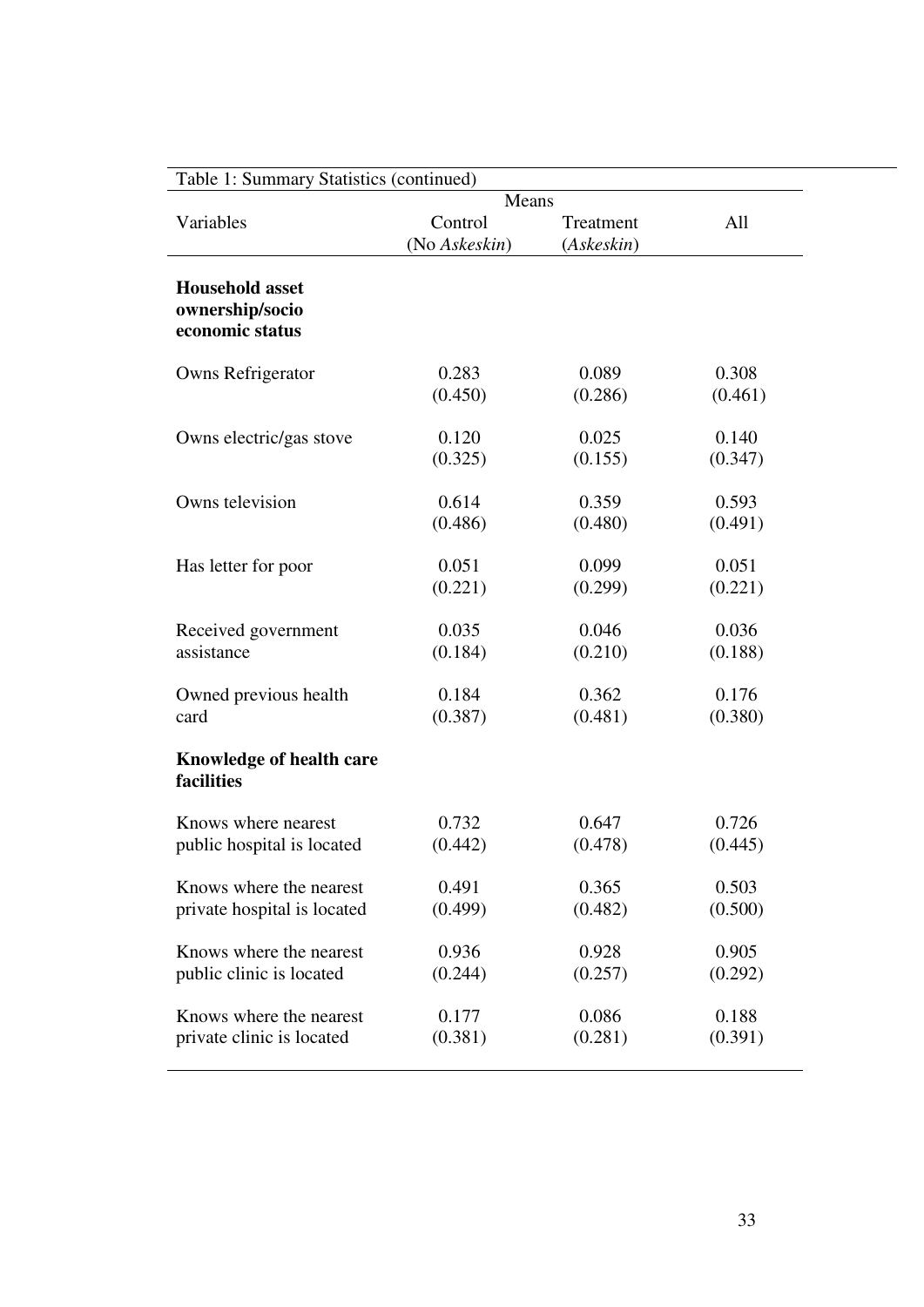|                            | Means         |            |          |  |
|----------------------------|---------------|------------|----------|--|
|                            |               |            | 0.159    |  |
|                            |               |            | (0.366)  |  |
| Variables                  | Control       | Treatment  | All      |  |
|                            | (No Askeskin) | (Askeskin) |          |  |
|                            |               |            |          |  |
| No. of family planning     | 0.744         | 0.522      | 0.967    |  |
| posts                      | (3.646)       | (1.535)    | (4.169)  |  |
|                            |               |            |          |  |
| No. of sub family planning | 3.651         | 4.273      | 5.041    |  |
| posts                      | (16.369)      | (17.179)   | (19.862) |  |
|                            |               |            |          |  |
| No. of Posyandu            | 1.726         | 1.856      | 2.108    |  |
|                            | (4.417)       | (3.993)    | (4.756)  |  |
|                            |               |            |          |  |
|                            | 0.092         | 0.149      | 0.107    |  |
| No. of beds at Polindes    | (0.418)       | (0.560)    | (0.459)  |  |
|                            |               |            |          |  |

## Table 1: Summary Statistics (continued)

Notes: The numbers in parentheses are standard deviations. The number of observations of women with no *Askeskin* is about 7000; those with *Askeskin* is about 400.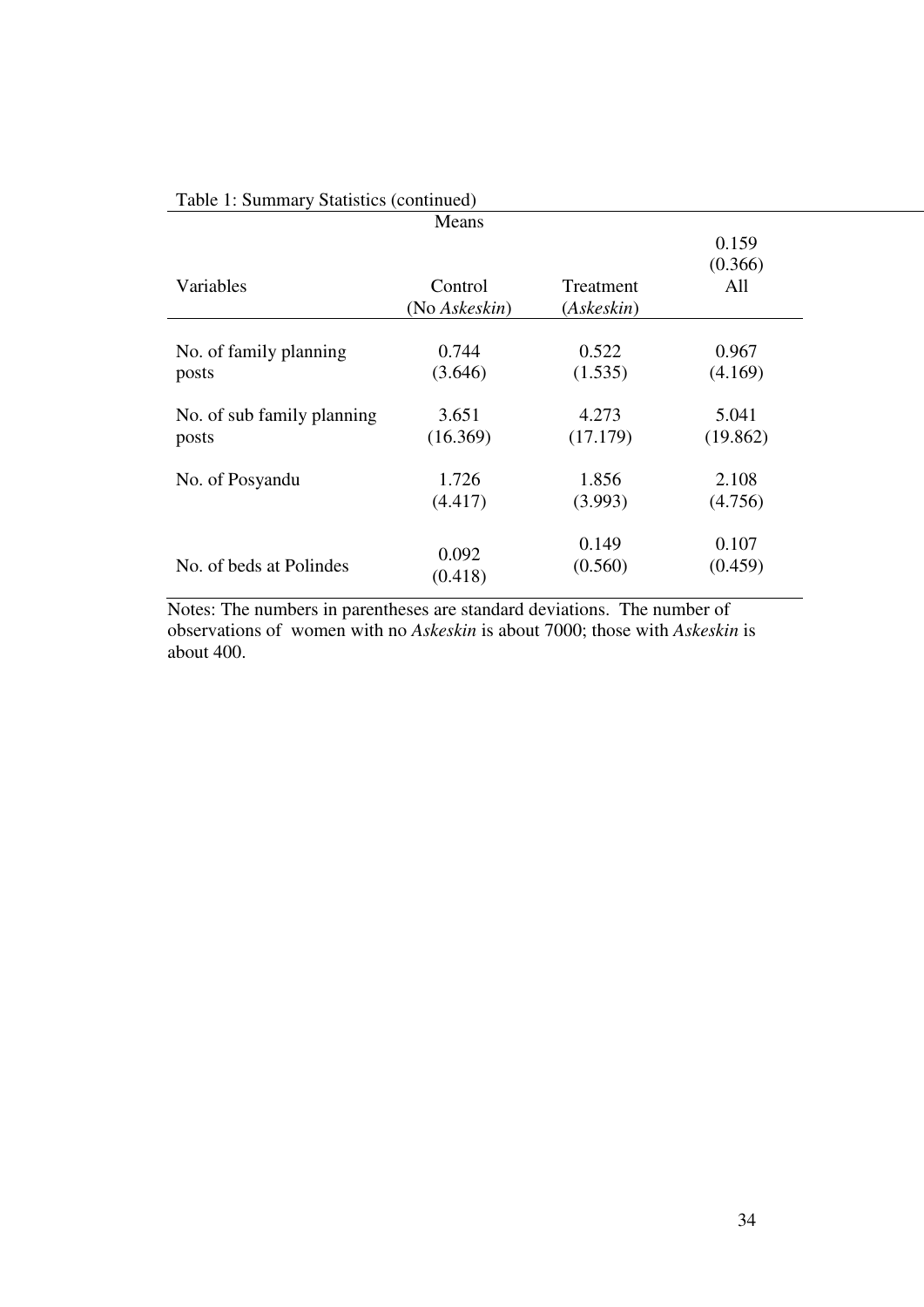| Outcome                                                                        | <b>ATT</b>  | Kernel DID |
|--------------------------------------------------------------------------------|-------------|------------|
|                                                                                | (1)         | (2)        |
|                                                                                |             |            |
| A: Place for delivery                                                          |             |            |
|                                                                                |             |            |
| <b>Public facilities</b>                                                       | $0.169**$   | $0.197**$  |
|                                                                                | (0.074)     | (0.071)    |
| Village midwife                                                                | $-0.202***$ | $-0.153**$ |
|                                                                                | (0.044)     | (0.039)    |
|                                                                                |             |            |
|                                                                                |             |            |
| B: Place for antenatal                                                         |             |            |
| check up                                                                       |             |            |
| <b>Public facilities</b>                                                       | $0.250***$  | $0.160**$  |
|                                                                                | (0.077)     | (0.074)    |
| Village midwife                                                                | $-0.145*$   | $-0.083$   |
|                                                                                | (0.082)     | (0.071)    |
|                                                                                |             |            |
| C: Contraceptive use                                                           |             |            |
|                                                                                | $0.074**$   | $0.072**$  |
| Using contraception                                                            | (0.034)     | (0.032)    |
|                                                                                |             |            |
|                                                                                |             |            |
| D: Delivery expenditure                                                        |             |            |
|                                                                                |             |            |
| Expenses (log)                                                                 | $-0.485**$  | $0.419*$   |
| Notes: Rootstran standard errors with 100 replications are in parentheses. The | (0.239)     | (0.226)    |

Table 2: The effect of *Askeskin* on maternal health care utilization

Notes: Bootstrap standard errors with 100 replications are in parentheses. The number of observations in columns 1-2 is about 1130, 1400, 5300, 1100 in panels A-D respectively; in column 3 it is 3600, 3700, 6000 and 2550, respectively. \*\*\*  $p \le 0.01$ , \*\*  $p \le 0.05$ , \*  $p \le 0.1$ .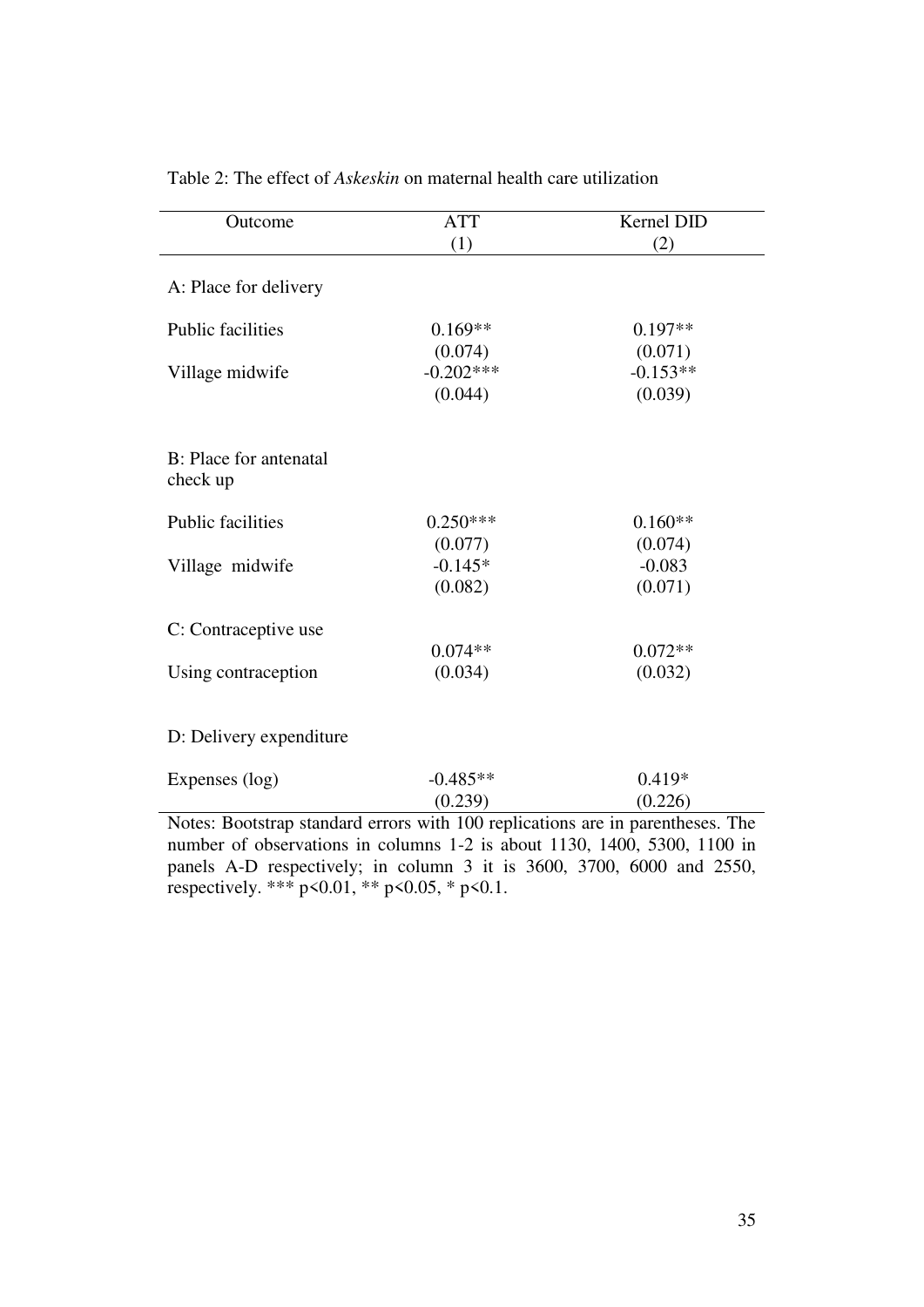| Outcome                                | <b>ATT</b>    |
|----------------------------------------|---------------|
|                                        | (1)           |
| A: Preventive care                     |               |
| Checked blood pressure                 | 0.001         |
|                                        | (0.023)       |
| Checked cholesterol                    | $-0.008$      |
|                                        | (0.011)       |
| Checked blood sugar                    | $-0.022**$    |
|                                        | (0.007)       |
|                                        |               |
| B: Curative care -used medication for: |               |
| Hypertension                           | $-0.017$      |
|                                        | (0.023)       |
| Arthritis                              | $-0.017$      |
|                                        | (0.016)       |
| <b>Diabetes</b>                        | 0.009         |
|                                        | (0.011)       |
| Asthma                                 | 0.006         |
|                                        | (0.010)       |
| Cancer                                 | 0.009         |
| 1.1.100<br>$\mathbf{H}$                | (0.007)<br>m. |

Table 3: The effect of *Askeskin* on preventive and curative care

Notes: Bootstrap standard errors with 100 replications are in parentheses. The number of observations is 6200 and 3500 in Panels A and B, respectively. \*\*\* p<0.01, \*\* p<0.05, \* p<0.1.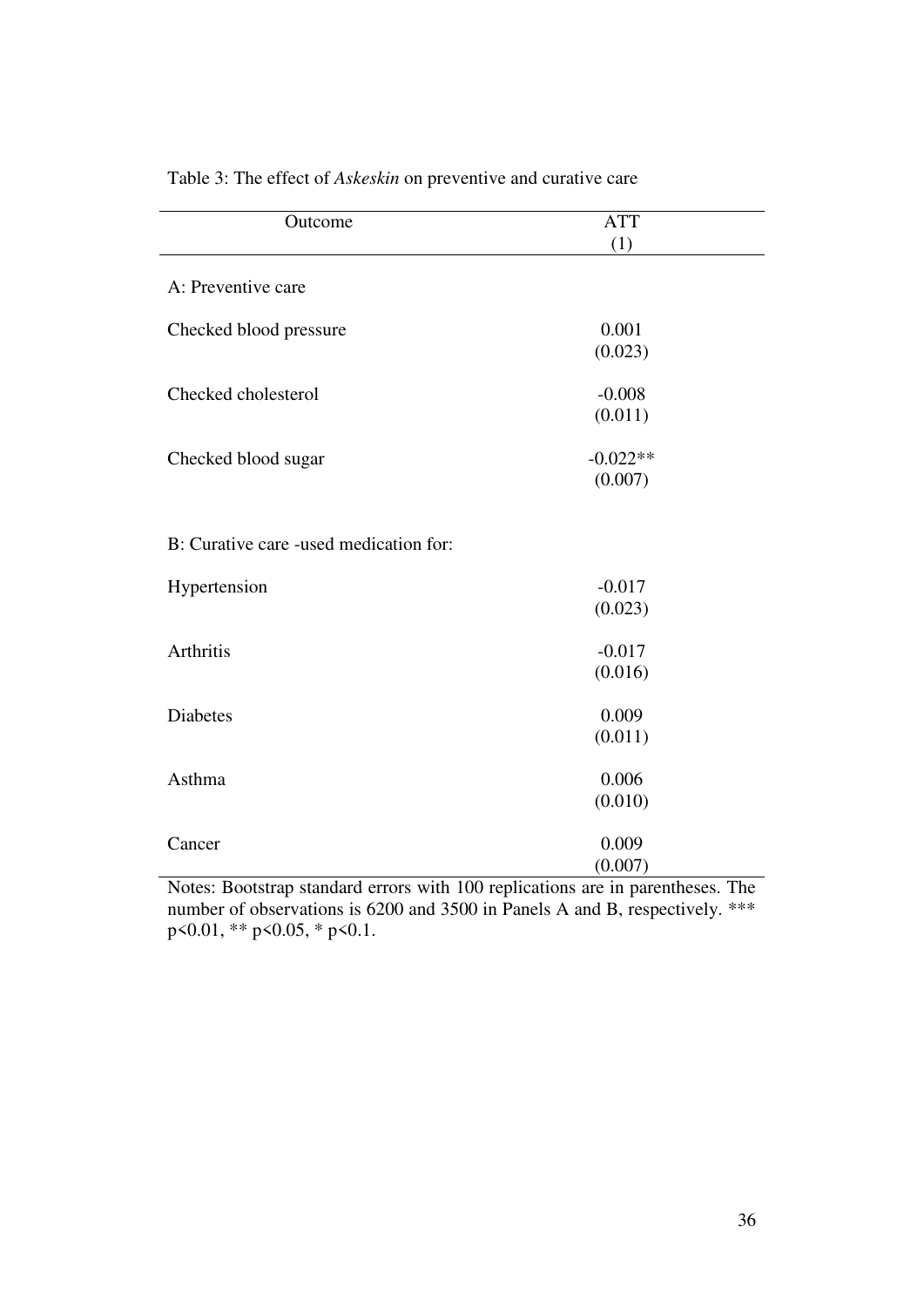|                                                                                                                                                   | <b>ATT</b> | Kernel DID<br>Rural | <b>ATT</b> | Kernel DID<br>Urban |  |
|---------------------------------------------------------------------------------------------------------------------------------------------------|------------|---------------------|------------|---------------------|--|
|                                                                                                                                                   | (1)        | (2)                 | (3)        | (4)                 |  |
|                                                                                                                                                   |            |                     |            |                     |  |
| A: Place for delivery                                                                                                                             |            |                     |            |                     |  |
| Public facility                                                                                                                                   | 0.047      | 0.123               | $0.271*$   | $0.313**$           |  |
|                                                                                                                                                   | (0.082)    | (0.079)             | (0.139)    | (0.125)             |  |
| Village midwife                                                                                                                                   | $-0.148**$ | $-0.070$            |            |                     |  |
|                                                                                                                                                   | (0.072)    | (0.061)             |            |                     |  |
|                                                                                                                                                   |            |                     |            |                     |  |
| B: Place for antenatal checkup                                                                                                                    |            |                     |            |                     |  |
|                                                                                                                                                   |            |                     |            |                     |  |
|                                                                                                                                                   | $0.147*$   | 0.094               | $0.339**$  | $0.292**$           |  |
| Public facility                                                                                                                                   | (0.102)    | (0.095)             | (0.133)    | (0.120)             |  |
|                                                                                                                                                   |            |                     |            |                     |  |
| Village midwife                                                                                                                                   | $-0.120$   | $-0.022$            | $-0.231**$ | $-0.199*$           |  |
|                                                                                                                                                   | (0.116)    | (0.093)             | (0.125)    | (0.107)             |  |
|                                                                                                                                                   |            |                     |            |                     |  |
| C:Contraceptive use                                                                                                                               |            |                     |            |                     |  |
| Using contraception                                                                                                                               |            |                     |            |                     |  |
|                                                                                                                                                   | $0.083**$  | $0.086**$           | 0.087      | 0.031               |  |
|                                                                                                                                                   | (0.040)    | (0.039)             | (0.063)    | (0.059)             |  |
| D: Delivery expenditure                                                                                                                           |            |                     |            |                     |  |
|                                                                                                                                                   |            |                     |            |                     |  |
| Expenses (log)                                                                                                                                    | $-0.077$   | $0.810**$           | $-1.072**$ | $-0.299$            |  |
|                                                                                                                                                   | (0.311)    | (0.288)             | (0.407)    | (0.364)             |  |
| Notes: Bootstrap standard errors with 100 replications are in parentheses. The                                                                    |            |                     |            |                     |  |
| number of observations for the rural sample is about 620, 730, 3500 and 500<br>in Panels A-D respectively; 500, 630, 2750, and 448 in Panels A-D, |            |                     |            |                     |  |

## Table 4: The effect of *Askeskin* on maternal healthcare utilization by location

respectively in the urban sample. \*\*\*  $p \le 0.01$ , \*\*  $p \le 0.05$ , \*  $p \le 0.1$ .